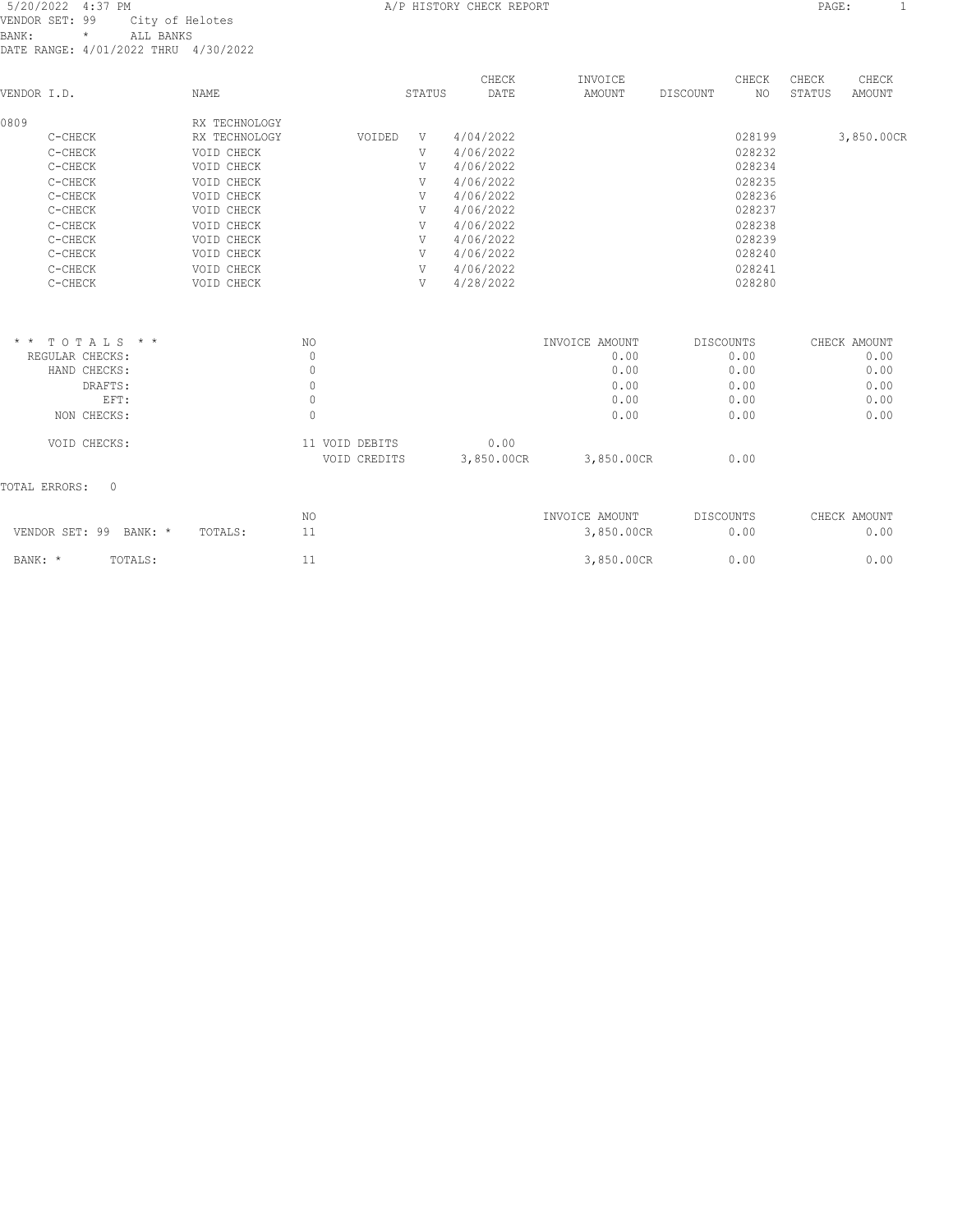# 5/20/2022 4:37 PM **A/P HISTORY CHECK REPORT PAGE:** 2 VENDOR SET: 99 City of Helotes BANK: APFB FROST/GF OPERATING DATE RANGE: 4/01/2022 THRU 4/30/2022

|             |                  |                                               |                 | CHECK       |                   |          | CHECK  | CHECK  | CHECK    |
|-------------|------------------|-----------------------------------------------|-----------------|-------------|-------------------|----------|--------|--------|----------|
| VENDOR I.D. |                  | NAME.                                         | STATUS          | DATE        | INVOICE<br>AMOUNT | DISCOUNT | NO     | STATUS | AMOUNT   |
| 2030        |                  | UNITEDHEALTHCARE INS COMPANY I                |                 |             |                   |          |        |        |          |
|             | C-VIS ADJ 0322   | UNITEDHEALTHCARE INS COMPANY I N 4/06/2022    |                 |             | 30.78CR           |          | 000000 |        |          |
|             | D-VIS COR 0322   | UNITEDHEALTHCARE INS COMPANY I N              |                 | 4/06/2022   | 30.78             |          | 000000 |        |          |
| 0324        |                  | CLIA LABORATORY PROGRAM                       |                 |             |                   |          |        |        |          |
|             |                  | I-45D1030315 22-24 LABORATORY USER FEES 22-24 | V               | 3/23/2022   | 180.00            |          | 028174 |        | 180.00   |
| 0324        |                  | CLIA LABORATORY PROGRAM                       |                 |             |                   |          |        |        |          |
|             | M-CHECK          | CLIA LABORATORY PROGRAM UNPOST                | V               | 4/19/2022   |                   |          | 028174 |        | 180.00CR |
| 2273        |                  | AIR CONDITIONING UNLIMITED LLC                |                 |             |                   |          |        |        |          |
|             | $I - 6173$       | ORTLY INSPC AND FILTER REPLACE                | R               | 4/04/2022   | 1,525.00          |          | 028184 |        | 1,525.00 |
| 0423        |                  | AMERICAN SIGNAL EQUIPMENT COMP                |                 |             |                   |          |        |        |          |
|             | I-115426         | FLOOD GATE REPLACEMENT LIGHTS                 | $R_{\perp}$     | 4/04/2022   | 125.00            |          | 028185 |        | 125.00   |
| 0020        |                  | ARMSTRONG VAUGHAN & ASSOC INC                 |                 |             |                   |          |        |        |          |
|             | I-52911 COH      | FINAL PYMT FY 21 AUDIT CITY                   | R               | 4/04/2022   | 7,750.00          |          | 028186 |        | 7,750.00 |
| 2106        |                  | CDW GOVERNEMNT LLC, CDW GOVERN                |                 |             |                   |          |        |        |          |
|             | I-T358655        | NEW MONITOR FOR DSC                           | R               | 4/04/2022   | 179.20            |          | 028187 |        | 179.20   |
| 0356        |                  | DAILEY WELLS COMMUNICATION INC                |                 |             |                   |          |        |        |          |
|             | I-0003435        | REPLACEMENT/SPARE MICS                        | $R_{\parallel}$ | 4/04/2022   | 517.63            |          | 028188 |        | 517.63   |
| 0051        |                  | ELF HARDWARE INC                              |                 |             |                   |          |        |        |          |
|             | $I - 0550$       | CHAINSAW CHAINS                               |                 | R 4/04/2022 | 48.50             |          | 028189 |        |          |
|             | $I-0551$         | TUNEUPS FOR WEEDEATER & BLOWER R 4/04/2022    |                 |             | 224.85            |          | 028189 |        |          |
|             | $I-0552$         | POLE SAW REPAIR                               |                 | R 4/04/2022 | 246.00            |          | 028189 |        |          |
|             | $I - 0555$       | CAUTION TAPE                                  | $R_{\perp}$     | 4/04/2022   | 10.95             |          | 028189 |        | 530.30   |
| 2341        |                  | FIREFIGHTERS MERCHANDISE, LLC                 |                 |             |                   |          |        |        |          |
|             | $I-112333$       | PPE INVENTORY BAGS                            | R               | 4/04/2022   | 779.80            |          | 028190 |        | 779.80   |
| 1786        |                  | KATHY'S STAMPS N SIGNS                        |                 |             |                   |          |        |        |          |
|             | $I - 26947$      | DSC STAMP FOR COURT                           | R               | 4/04/2022   | 33.20             |          | 028191 |        | 33.20    |
| 0093        |                  | MANDER AUTO SERVICE INC                       |                 |             |                   |          |        |        |          |
|             | I-161187         | BATTERY FOR ADMIN CAR                         |                 | R 4/04/2022 | 43.35             |          | 028192 |        |          |
|             | I-161189         | OIL CHANGE CID VEHICLE                        |                 | R 4/04/2022 | 60.51             |          | 028192 |        |          |
|             | I-161190         | OIL CHANGE                                    | R               | 4/04/2022   | 80.89             |          | 028192 |        | 184.75   |
| 0427        |                  | MARIO A TREVINO                               |                 |             |                   |          |        |        |          |
|             | I-JUDGE 03.22.22 | JUDGE FOR COURT ON 03.22.22                   | R               | 4/04/2022   | 500.00            |          | 028193 |        | 500.00   |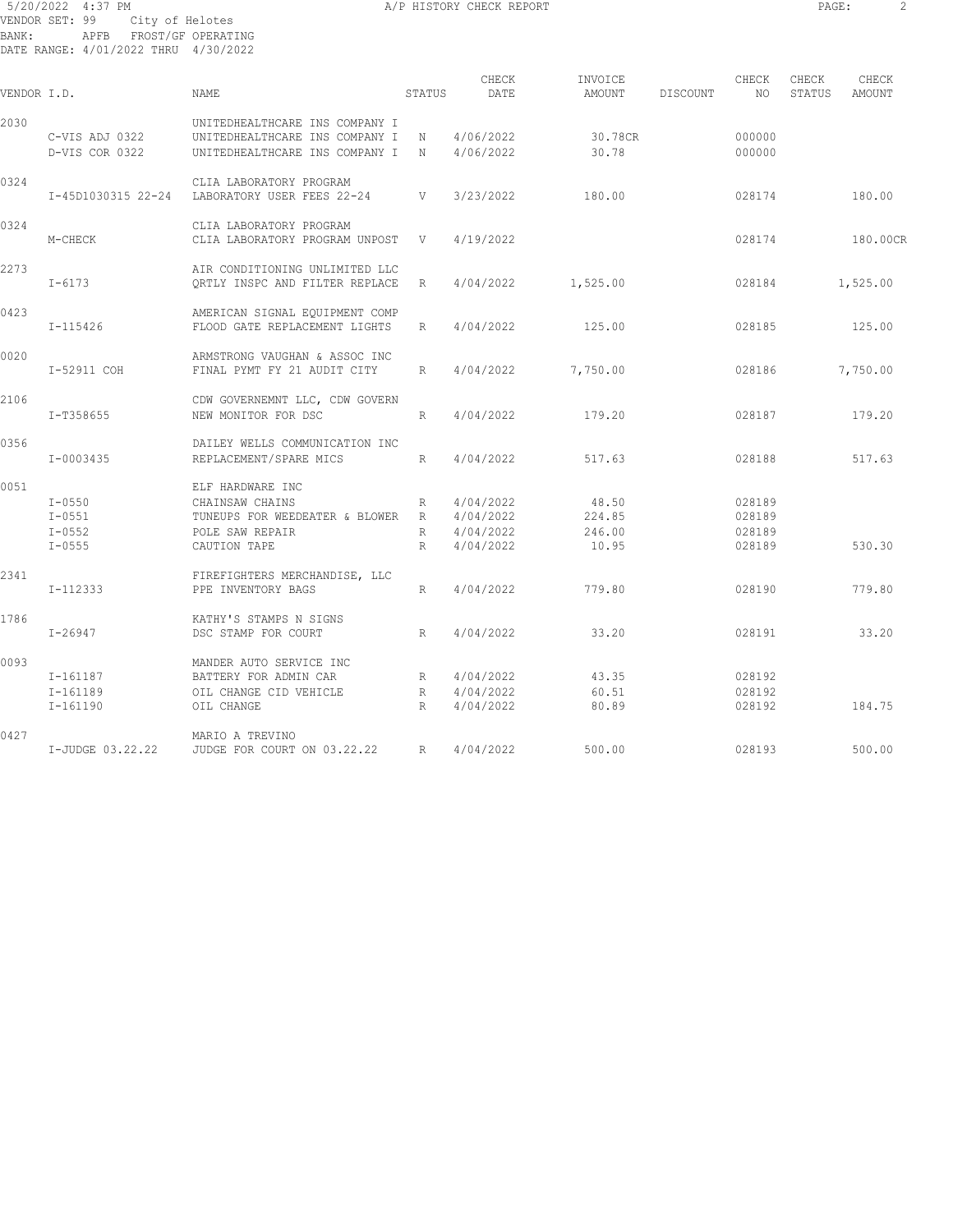# 5/20/2022 4:37 PM **A/P HISTORY CHECK REPORT PAGE:** 3 VENDOR SET: 99 City of Helotes BANK: APFB FROST/GF OPERATING DATE RANGE: 4/01/2022 THRU 4/30/2022

| VENDOR I.D. |               | <b>NAME</b>                                               | STATUS       | CHECK<br>DATE | INVOICE<br>AMOUNT | DISCOUNT | CHECK<br>NO. | CHECK<br>STATUS | CHECK<br>AMOUNT |
|-------------|---------------|-----------------------------------------------------------|--------------|---------------|-------------------|----------|--------------|-----------------|-----------------|
| 1724        | I-00370743    | MUNICIPAL CODE CORPORATION<br>ORDLINK/ORDBANK 03.22-03.23 | $\mathbb{R}$ | 4/04/2022     | 440.00            |          | 028194       |                 | 440.00          |
| 2343        |               | NUB PLAYGROUNDS, INC                                      |              |               |                   |          |              |                 |                 |
|             | $I - 51584$   | REPLACE TRASH CANS AT PARKS                               | $\mathbb{R}$ | 4/04/2022     | 2,843.74          |          | 028195       |                 | 2,843.74        |
| 2157        |               | O'REILLY AUTO ENTERPRISES LLC                             |              |               |                   |          |              |                 |                 |
|             | I-5956-158738 | BATTERIES FOR WATER TANKER                                | R            | 4/04/2022     | 279.58            |          | 028196       |                 |                 |
|             | I-5956-159054 | TIRE REPAIR KIT                                           | R            | 4/04/2022     | 12.99             |          | 028196       |                 | 292.57          |
| 1261        |               | ORKIN COMMERCIAL SERVICES                                 |              |               |                   |          |              |                 |                 |
|             | I-MARCH 2022  | PEST CONTROL MARCH 2022                                   | R            | 4/04/2022     | 155.00            |          | 028197       |                 | 155.00          |
| 0931        |               | RICHARDS TOWING                                           |              |               |                   |          |              |                 |                 |
|             | $I-4046AUG$   | AUGUST 21 TOWING FEES                                     | R            | 4/04/2022     | 1,200.00          |          | 028198       |                 |                 |
|             | I-40470CT     | OCT 21 TOWING FEES                                        | $\mathbb{R}$ | 4/04/2022     | 1,800.00          |          | 028198       |                 |                 |
|             | $I-4048NOV$   | NOV 21 TOWING FEES                                        | R            | 4/04/2022     | 1,080.00          |          | 028198       |                 |                 |
|             | $I-4048$ SEPT | SEPT 21 TOWING FEES                                       | R            | 4/04/2022     | 1,080.00          |          | 028198       |                 |                 |
|             | I-4049 DEC    | DEC 21 TOWING FEES                                        | R            | 4/04/2022     | 480.00            |          | 028198       |                 | 5,640.00        |
| 0809        |               | RX TECHNOLOGY                                             |              |               |                   |          |              |                 |                 |
|             | I-108777      | SVC AGREEMENT APR 2022                                    | V            | 4/04/2022     | 3,850.00          |          | 028199       |                 | 3,850.00        |
| 0809        |               | RX TECHNOLOGY                                             |              |               |                   |          |              |                 |                 |
|             | M-CHECK       | RX TECHNOLOGY<br>VOIDED                                   | V            | 4/04/2022     |                   |          | 028199       |                 | 3,850.00CR      |
| 1403        |               | SERVICE UNIFORM RENTAL                                    |              |               |                   |          |              |                 |                 |
|             | I-0141521     | SERVICE UNIFORM RENTAL                                    | R            | 4/04/2022     | 138.09            |          | 028200       |                 |                 |
|             | I-0142741     | SERVICE UNIFORM RENTAL                                    | R            | 4/04/2022     | 138.09            |          | 028200       |                 |                 |
|             | $I - 0143968$ | SERVICE UNIFORM RENTAL                                    | R            | 4/04/2022     | 175.91            |          | 028200       |                 |                 |
|             | I-0145212     | SERVICE UNIFORM RENTAL                                    | R            | 4/04/2022     | 137.41            |          | 028200       |                 | 589.50          |
| 1859        |               | TEXAS COMMISSION ON ENVIRONMEN                            |              |               |                   |          |              |                 |                 |
|             | I-SC00290866  | STORMWATER PERMIT LATE FEE                                | R            | 4/04/2022     | 5.00              |          | 028201       |                 | 5.00            |
| 0097        |               | THOMAS PATRICK JOHNSON                                    |              |               |                   |          |              |                 |                 |
|             | $T - 5898$    | REPAIR PD KITCHEN OUTLETS                                 | $\mathbb{R}$ | 4/04/2022     | 175.00            |          | 028202       |                 | 175.00          |
| 1883        |               | XEROX CORPORATION                                         |              |               |                   |          |              |                 |                 |
|             | I-3141298     | COPIER/PRINTER LEASE MARCH 22                             | R            | 4/04/2022     | 1,987.00          |          | 028203       |                 | 1,987.00        |
| 0874        |               | YOUNG BROTHERS FIRE PROTECTION                            |              |               |                   |          |              |                 |                 |
|             | $I-9225-ES$   | BACKFLOW TESTING ON FIRELINE                              | R            | 4/04/2022     | 525.00            |          | 028204       |                 | 525.00          |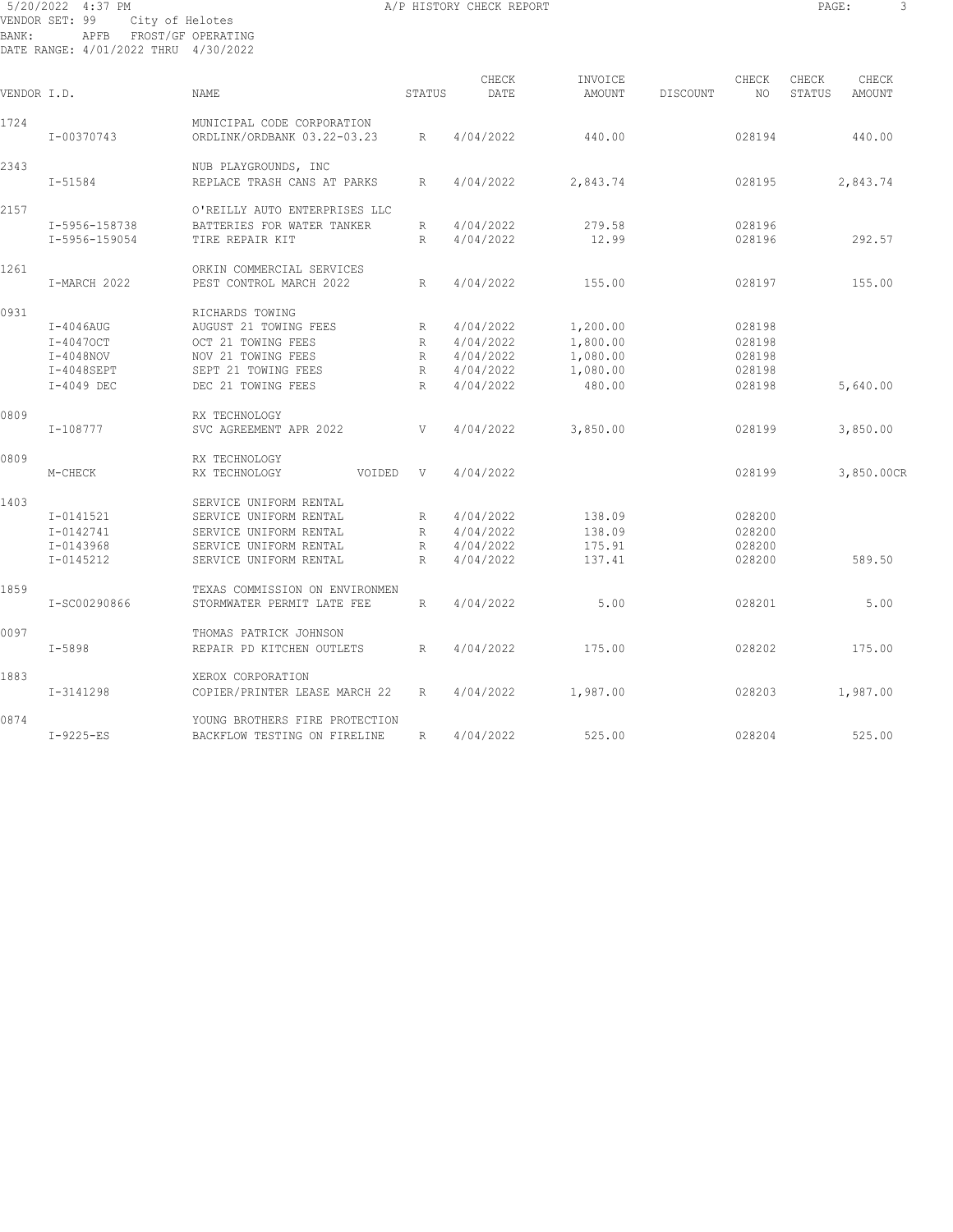# 5/20/2022 4:37 PM **A/P HISTORY CHECK REPORT PAGE:** 4 VENDOR SET: 99 City of Helotes BANK: APFB FROST/GF OPERATING DATE RANGE: 4/01/2022 THRU 4/30/2022

| VENDOR I.D. |                   | <b>NAME</b>                    | STATUS      | CHECK<br>DATE | INVOICE<br>AMOUNT | CHECK<br>DISCOUNT | NO.    | CHECK<br>STATUS | CHECK<br>AMOUNT |
|-------------|-------------------|--------------------------------|-------------|---------------|-------------------|-------------------|--------|-----------------|-----------------|
| 1721        |                   | A T & T                        |             |               |                   |                   |        |                 |                 |
|             | I-8634988600      | ACCT #171-799-8064 001<br>R    |             | 4/06/2022     | 1,509.66          |                   | 028205 |                 | 1,509.66        |
| 0688        |                   | A T & T INC                    |             |               |                   |                   |        |                 |                 |
|             | I-2106956970 0322 | 210-695-6970 384 6             | R           | 4/06/2022     | 145.36            |                   | 028206 |                 |                 |
|             | I-2106959093 0322 | 210-695-9093 384 2             | R           | 4/06/2022     | 649.73            |                   | 028206 |                 | 795.09          |
| 2323        |                   | ALAMO CITY URGENT CARE, LLC    |             |               |                   |                   |        |                 |                 |
|             | I-APRIL 2022      | ER/UC SUBS APRIL 2022          | R           | 4/06/2022     | 1,300.00          |                   | 028207 |                 | 1,300.00        |
| 1881        |                   | BARBERA PRODUCTIONS LLC        |             |               |                   |                   |        |                 |                 |
|             | $I - 14466$       | CORNYVAL PARADE AD             | R           | 4/06/2022     | 475.00            |                   | 028208 |                 | 475.00          |
| 1908        |                   | BEXAR COUNTY EMERGENCY SERVICE |             |               |                   |                   |        |                 |                 |
|             | $I - 1601$        | FIRE INSTRUCTOR 1 COURSE - JS  | R           | 4/06/2022     | 250.00            |                   | 028209 |                 | 250.00          |
| 0119        |                   | BINGHAM & LEA PC INC           |             |               |                   |                   |        |                 |                 |
|             | I-JUDGE 032922    | JUDGE FOR COURT 032922         | R           | 4/06/2022     | 500.00            |                   | 028210 |                 | 500.00          |
| 1979        |                   | BLUFFS AT OLD TOWN LLC         |             |               |                   |                   |        |                 |                 |
|             | I-APRIL 2022      | APRIL MARKETPLACE CONTRACT     | R           | 4/06/2022     | 1,500.00          |                   | 028211 |                 | 1,500.00        |
| 1042        |                   | CINTAS RUSLP                   |             |               |                   |                   |        |                 |                 |
|             | I-0096559978      | ANN. EXTINGUISHER INS CH&PW    | R           | 4/06/2022     | 521.73            |                   | 028212 |                 | 521.73          |
| 2344        |                   | COLIN CAMPBELL                 |             |               |                   |                   |        |                 |                 |
|             | I-REIMB 042022    | REIMB FOR TCFP FINGERPRINTING  | R           | 4/06/2022     | 39.05             |                   | 028213 |                 | 39.05           |
| 2055        |                   | CULLIGAN WATER CONDITIONING    |             |               |                   |                   |        |                 |                 |
|             | I-0209111         | WATER SOFTENER                 | R           | 4/06/2022     | 54.50             |                   | 028214 |                 | 54.50           |
| 1051        |                   | DAMARIS SERNA                  |             |               |                   |                   |        |                 |                 |
|             | I-MARCH 2022      | PD CLEANING MARCH 2022         | R           | 4/06/2022     | 360.00            |                   | 028215 |                 | 360.00          |
| 1471        |                   | GOODYEAR COMMERCIAL TIRE & SER |             |               |                   |                   |        |                 |                 |
|             | I-0000031864      | NEW TIRES FOR DUMP TRAILER     | R           | 4/06/2022     | 738.00            |                   | 028216 |                 | 738.00          |
| 2345        |                   | HALF OFF FIREWORKS LLC         |             |               |                   |                   |        |                 |                 |
|             | I-101999          | 50% DEPOSIT JULY 3 FIREWORKS   | R           | 4/06/2022     | 7,775.00          |                   | 028217 |                 | 7,775.00        |
| 1583        |                   | HEAT SAFETY EQUIPMENT LLC      |             |               |                   |                   |        |                 |                 |
|             | $I - 22 - 16467$  | HYDROSTATIC TESTING/SVC FEES   | $R_{\perp}$ | 4/06/2022     | 660.00            |                   | 028218 |                 |                 |
|             | $I - 22 - 16528$  | HYDROSTATIC TESTING/SVC FEES   | R           | 4/06/2022     | 180.00            |                   | 028218 |                 |                 |
|             | $I - 22 - 16529$  | HYDROSTATIC TESTING/SVC FEES   | R           | 4/06/2022     | 410.00            |                   | 028218 |                 | 1,250.00        |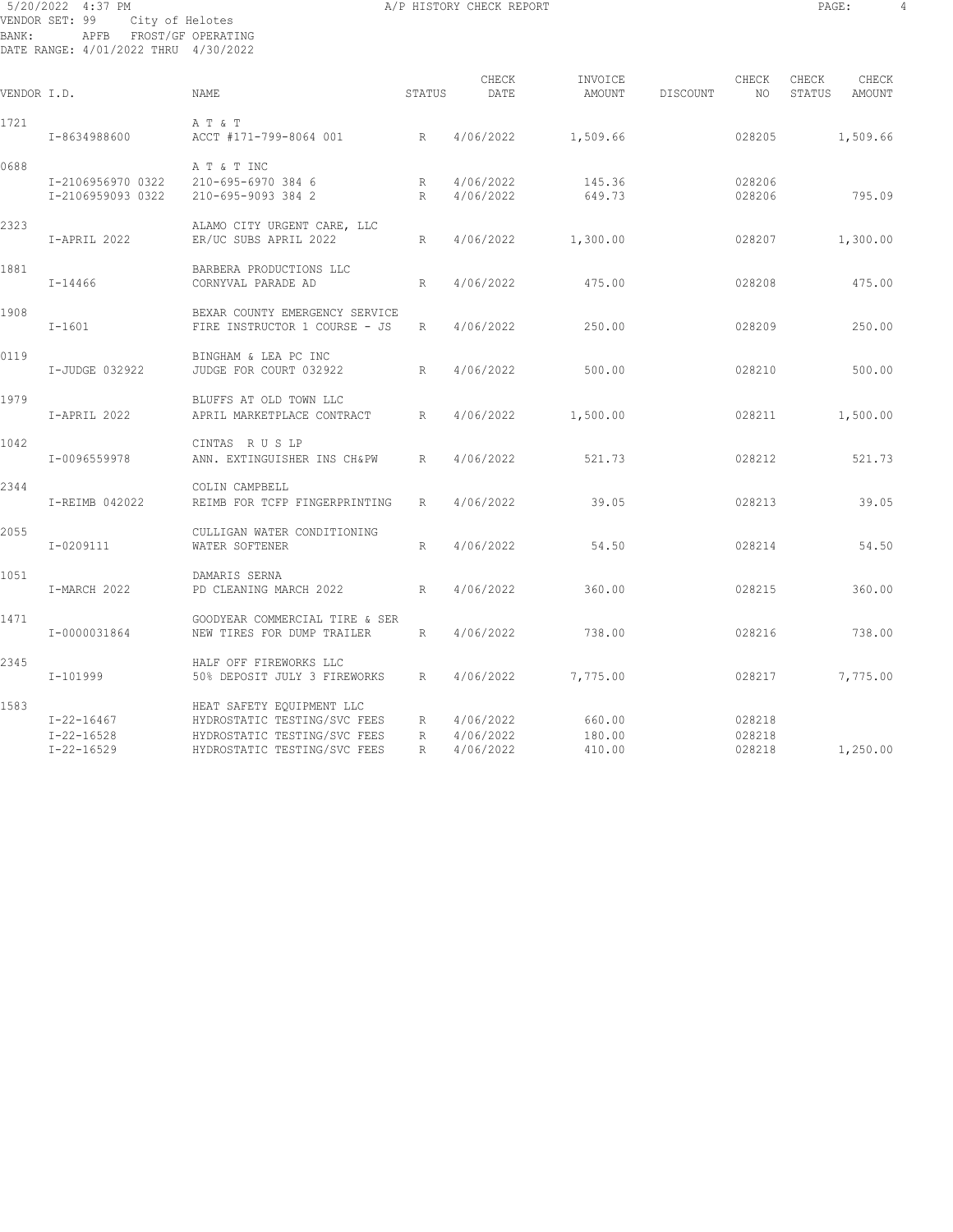# 5/20/2022 4:37 PM **A/P HISTORY CHECK REPORT S** VENDOR SET: 99 City of Helotes BANK: APFB FROST/GF OPERATING DATE RANGE: 4/01/2022 THRU 4/30/2022

| VENDOR I.D. |                   | <b>NAME</b>                    | <b>STATUS</b> | CHECK<br>DATE | INVOICE<br>AMOUNT | DISCOUNT | CHECK<br>NO. | CHECK<br>STATUS | CHECK<br>AMOUNT |
|-------------|-------------------|--------------------------------|---------------|---------------|-------------------|----------|--------------|-----------------|-----------------|
| 1236        |                   | HENRY SCHEIN INC               |               |               |                   |          |              |                 |                 |
|             | I-17519292        | MEDICAL SUPPLIES               | R             | 4/06/2022     | 28.74             |          | 028219       |                 |                 |
|             | I-17530838        | MEDICAL SUPPLIES               | R             | 4/06/2022     | 277.89            |          | 028219       |                 |                 |
|             | I-17594366        | MEDICAL SUPPLIES               | R             | 4/06/2022     | 332.90            |          | 028219       |                 |                 |
|             | I-17707425        | LARYNGOSCOPE KIT               | R             | 4/06/2022     | 1,604.73          |          | 028219       |                 |                 |
|             | I-17707441        | LARYNGOSCOPE KIT               | $\mathbb R$   | 4/06/2022     | 1,604.73          |          | 028219       |                 |                 |
|             | I-17949411        | MEDICAL SUPPLIES               | R             | 4/06/2022     | 19.16             |          | 028219       |                 | 3,868.15        |
| 1704        |                   | KENTECH INC                    |               |               |                   |          |              |                 |                 |
|             | I-29199           | REPAIR TO PD GENERATOR         | R             | 4/06/2022     | 605.00            |          | 028220       |                 |                 |
|             | $I - 29591$       | ORTLY GENERATOR INSPECTIONS    | R             | 4/06/2022     | 962.50            |          | 028220       |                 | 1,567.50        |
| 0166        |                   | LEXISNEXIS RISK DATA MNGMNT IN |               |               |                   |          |              |                 |                 |
|             | I-1206821-2022028 | ACCURANT FEB 2022              | R             | 4/06/2022     | 116.50            |          | 028221       |                 | 116.50          |
| 2329        |                   | LINDE GAS & EQUIPMENT INC.     |               |               |                   |          |              |                 |                 |
|             | I-69542228        | EMS OXYGEN                     | R             | 4/06/2022     | 120.08            |          | 028222       |                 | 120.08          |
| 1480        |                   | LINEBARGER GOGGAN BLAIR & SAMP |               |               |                   |          |              |                 |                 |
|             | I-DECEMBER 2021   | DECEMBER COLLECTION FEES       | R             | 4/06/2022     | 2,214.80          |          | 028223       |                 |                 |
|             | I-FEBRUARY 2022   | FEBRUARY COLLECTION FEES       | $\mathbb R$   | 4/06/2022     | 4,511.70          |          | 028223       |                 |                 |
|             | I-JANUARY 2022    | JANUARY COLLECTION FEES        | R             | 4/06/2022     | 3,363.66          |          | 028223       |                 | 10,090.16       |
| 1845        |                   | SIDDONS-MARTIN EMERGENCY GROUP |               |               |                   |          |              |                 |                 |
|             | I-18410291        | PUMP DRAIN VALVE FOR T1        | R             | 4/06/2022     | 44.67             |          | 028224       |                 | 44.67           |
| 2200        |                   | SMARSH INC                     |               |               |                   |          |              |                 |                 |
|             | I-00686847        | TEXT ARCHIVING FOR CITY CELLS  | R             | 4/06/2022     | 5,784.39          |          | 028225       |                 | 5,784.39        |
| 1380        |                   | UNITED RENTALS NORTH AMERICA I |               |               |                   |          |              |                 |                 |
|             | I-200339148-001   | BOOM RENTAL FOR CHRISTMAS DECO | R             | 4/06/2022     | 1,808.91          |          | 028226       |                 | 1,808.91        |
| 0777        |                   | UNITED SITE SERVICES           |               |               |                   |          |              |                 |                 |
|             | I-114-12912959    | MARCH MARKETPLACE RESTROOMS    | R             | 4/06/2022     | 327.70            |          | 028227       |                 |                 |
|             | I-114-12916847    | CITY HALL PARK RESTROOMS       | R             | 4/06/2022     | 208.26            |          | 028227       |                 |                 |
|             | I-114-12924941    | PARRIGIN PARK RESTROOMS        | R             | 4/06/2022     | 200.94            |          | 028227       |                 | 736.90          |
| 1177        |                   | UNIVERSITY OF TEXAS HEALTH SCI |               |               |                   |          |              |                 |                 |
|             | I-FY 21-22-39     | MEDICAL DIRECTOR JAN22 - MAR22 | R             | 4/06/2022     | 4,347.00          |          | 028228       |                 | 4,347.00        |
| 1601        |                   | ALBERT URESTI MPA PCC          |               |               |                   |          |              |                 |                 |
|             | I-2128 2022       | #2128 VEH REG 2022             | R             | 4/14/2022     | 7.50              |          | 028242       |                 |                 |
|             | I-6506 2022       | #6506 VEH REG 2022             | R             | 4/14/2022     | 7.50              |          | 028242       |                 |                 |
|             | I-6508 2022       | #6508 VEH REG 2022             | R             | 4/14/2022     | 7.50              |          | 028242       |                 |                 |
|             | I-9973 2022       | #9973 VEH REG 2022             | R             | 4/14/2022     | 7.50              |          | 028242       |                 |                 |
|             | I-9978 2022       | #9978 VEH REG 2022             | R             | 4/14/2022     | 7.50              |          | 028242       |                 | 37.50           |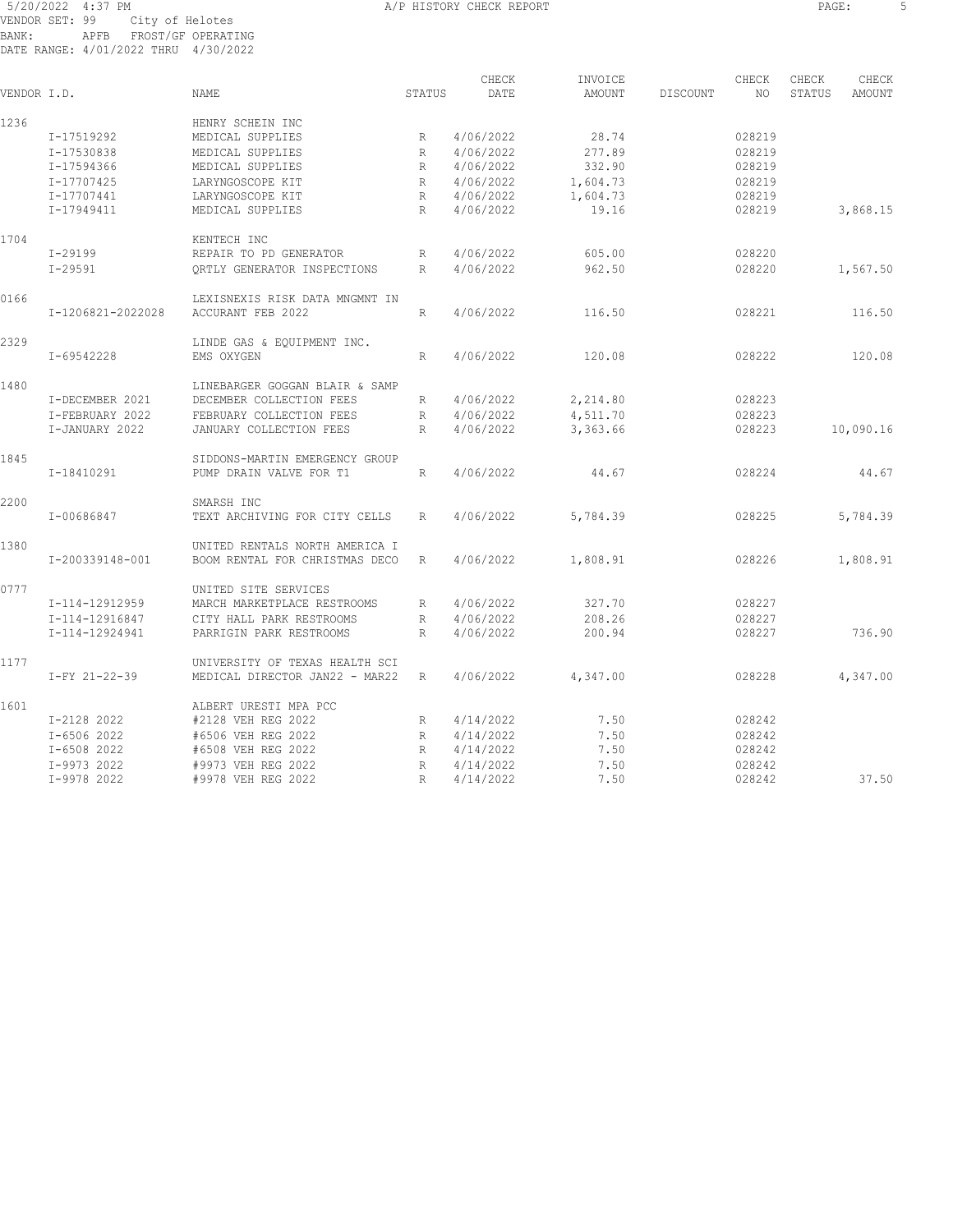# 5/20/2022 4:37 PM A/P HISTORY CHECK REPORT PAGE: 6 VENDOR SET: 99 City of Helotes BANK: APFB FROST/GF OPERATING DATE RANGE: 4/01/2022 THRU 4/30/2022

| ٠<br>$\sim$ |
|-------------|
|-------------|

| VENDOR I.D. |                   | <b>NAME</b>                                         | STATUS          | CHECK<br>DATE | INVOICE<br>AMOUNT | DISCOUNT | CHECK<br>NO | CHECK<br>STATUS | CHECK<br>AMOUNT |
|-------------|-------------------|-----------------------------------------------------|-----------------|---------------|-------------------|----------|-------------|-----------------|-----------------|
|             |                   |                                                     |                 |               |                   |          |             |                 |                 |
| 2338        | I-136954          | BANKSON GROUP LTD ALAMO TEES &<br>POP UP CITY TENTS | R               | 4/14/2022     | 1,510.00          |          | 028243      |                 |                 |
|             |                   |                                                     |                 |               |                   |          |             |                 |                 |
|             | $I-136955$        | POP UP CITY TENTS                                   | R               | 4/14/2022     | 900.00            |          | 028243      |                 | 2,410.00        |
| 1476        |                   | BEXAR COUNTY CLERK                                  |                 |               |                   |          |             |                 |                 |
|             | $I-L1-8288$       | DRUG ANALYSIS                                       | R               | 4/14/2022     | 216.00            |          | 028244      |                 |                 |
|             | $I - 11 - 8287$   | DRUG ANALYSIS                                       | R               | 4/14/2022     | 99.00             |          | 028244      |                 | 315.00          |
| 0029        |                   | <b>BRUCE C BEALOR</b>                               |                 |               |                   |          |             |                 |                 |
|             | I-MARCH 2022      | BUILDING INSPECTIONS MARCH 22                       | R               | 4/14/2022     | 9,875.00          |          | 028245      |                 | 9,875.00        |
| 2324        |                   | CLAMPITT PAPER CO OF SAN ANTON                      |                 |               |                   |          |             |                 |                 |
|             | I-7463116         | VINYL BANNER PAPER FOR EVENTS                       | R               | 4/14/2022     | 452.31            |          | 028246      |                 | 452.31          |
| 1933        |                   | FREDERICK P GARCIA JR                               |                 |               |                   |          |             |                 |                 |
|             | I-JUDGE 040522    | JUDGE FOR COURT 040522                              | R               | 4/14/2022     | 500.00            |          | 028247      |                 | 500.00          |
|             |                   |                                                     |                 |               |                   |          |             |                 |                 |
| 0093        |                   | MANDER AUTO SERVICE INC                             |                 |               |                   |          |             |                 |                 |
|             | $I-160892$        | 1127 Brakes                                         | R               | 4/14/2022     | 1,065.37          |          | 028248      |                 |                 |
|             | $I-161399$        | OIL CHANGE #5388                                    | $\mathbb{R}$    | 4/14/2022     | 92.04             |          | 028248      |                 |                 |
|             | $I - 161841$      | OIL CHG AND FIX WINDOW #1127                        | $R_{\parallel}$ | 4/14/2022     | 184.28            |          | 028248      |                 |                 |
|             | $I - 161856$      | OIL CHG #6506                                       | R               | 4/14/2022     | 64.50             |          | 028248      |                 |                 |
|             | I-161880          | OIL CHG & NEW BATTERY #1121                         | R               | 4/14/2022     | 363.32            |          | 028248      |                 | 1,769.51        |
| 0102        |                   | NAFECO INC                                          |                 |               |                   |          |             |                 |                 |
|             | I-1133571         | PPE BOOTS - REIMB GRANT                             | R               | 4/14/2022     | 341.66            |          | 028249      |                 | 341.66          |
| 0793        |                   | OFFICE DEPOT INC                                    |                 |               |                   |          |             |                 |                 |
|             | I-235364753001    | OFFICE DEPOT INC                                    | $\mathbb{R}$    | 4/14/2022     | 36.26             |          | 028250      |                 |                 |
|             | I-23564178001     | VARIOUS SUPPLIES                                    | R               | 4/14/2022     | 315.26            |          | 028250      |                 | 351.52          |
|             |                   |                                                     |                 |               |                   |          |             |                 |                 |
| 1989        |                   | TEXAS MEDCLINIC                                     |                 |               |                   |          |             |                 |                 |
|             | I-252064          | DRUG SCREENS SPEC. EVENT STAFF                      | R               | 4/14/2022     | 110.00            |          | 028251      |                 | 110.00          |
| 0921        |                   | VANGUARD CLEANING SYSTEM INC                        |                 |               |                   |          |             |                 |                 |
|             | I-SA111905        | CITY HALL CLEANING APRIL 2022                       | R               | 4/14/2022     | 475.00            |          | 028252      |                 | 475.00          |
| 1456        |                   | 360 ZONE                                            |                 |               |                   |          |             |                 |                 |
|             | I-MAYOR           | MAYOR WHITEHEAD PORTRAIT                            | R               | 4/21/2022     | 710.00            |          | 028253      |                 | 710.00          |
| 0688        |                   | A T & T INC                                         |                 |               |                   |          |             |                 |                 |
|             | I-2106952484 0422 | PHONE SERVICE APRIL 2022                            | R               | 4/21/2022     | 661.42            |          | 028254      |                 |                 |
|             | I-2106955970 0422 | PHONE SERVICE APRIL 2022                            | $\mathbb R$     | 4/21/2022     | 35.70             |          | 028254      |                 |                 |
|             | I-2106959093 0422 | PHONE SERVICE APRIL 2022                            | $\mathbb{R}$    | 4/21/2022     | 105.80            |          | 028254      |                 | 802.92          |
|             |                   |                                                     |                 |               |                   |          |             |                 |                 |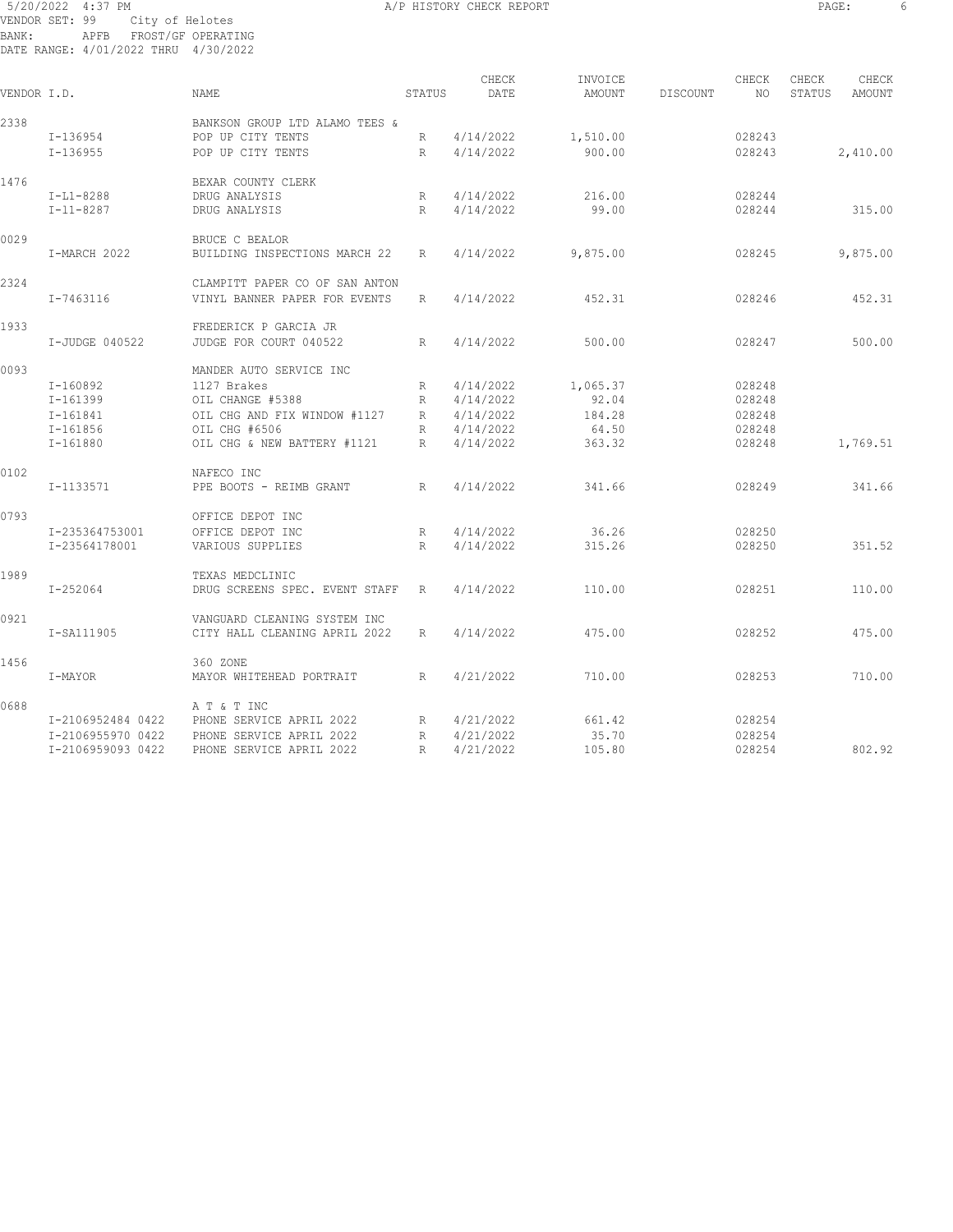# 5/20/2022 4:37 PM **A/P HISTORY CHECK REPORT PAGE:** 7 VENDOR SET: 99 City of Helotes BANK: APFB FROST/GF OPERATING DATE RANGE: 4/01/2022 THRU 4/30/2022

| VENDOR I.D. |                    | <b>NAME</b>                    | STATUS       | CHECK<br>DATE     | INVOICE<br><b>AMOUNT</b> | DISCOUNT | CHECK<br>NO. | CHECK<br>STATUS | CHECK<br><b>AMOUNT</b> |
|-------------|--------------------|--------------------------------|--------------|-------------------|--------------------------|----------|--------------|-----------------|------------------------|
| 2273        |                    | AIR CONDITIONING UNLIMITED LLC |              |                   |                          |          |              |                 |                        |
|             | $I - 6172$         | FIRE DEPT IT AC LEAKING/FREON  | R            | 4/21/2022         | 301.12                   |          | 028255       |                 |                        |
|             | $I - 6187$         | REPAIR PD VENT FAN             | R            | 4/21/2022         | 943.62                   |          | 028255       |                 | 1,244.74               |
| 0423        |                    | AMERICAN SIGNAL EQUIPMENT COMP |              |                   |                          |          |              |                 |                        |
|             | $I - 115694$       | STOP/SLOW SIGNS FOR TRAFFIC CN | $\mathbb{R}$ | 4/21/2022         | 230.00                   |          | 028256       |                 | 230.00                 |
| 1653        |                    | AUTOZONE INC                   |              |                   |                          |          |              |                 |                        |
|             | I-6280259422       | WIPER BLADES                   | R            | 4/21/2022         | 52.74                    |          | 028257       |                 |                        |
|             | I-6280268603       | WIPER BLADES                   | R            | 4/21/2022         | 12.00                    |          | 028257       |                 |                        |
|             | I-6280271794       | DIESEL EXHAUST FLUID           | R            | 4/21/2022         | 33.46                    |          | 028257       |                 |                        |
|             | I-6280275728       | DIESEL EXHAUST FLUID           | R            | 4/21/2022         | 55.77                    |          | 028257       |                 | 153.97                 |
| 0324        |                    | CLIA LABORATORY PROGRAM        |              |                   |                          |          |              |                 |                        |
|             | I-45D1030315 22-24 | LABORATORY USER FEES 22-24     | $\mathbb R$  | 4/21/2022 Reissue |                          |          | 028258       |                 | 180.00                 |
| 2344        |                    | COLIN CAMPBELL                 |              |                   |                          |          |              |                 |                        |
|             | I-154727           | REIMB FOR TCFP CERTIFICATION   | R            | 4/21/2022         | 87.17                    |          | 028259       |                 | 87.17                  |
| 0051        |                    | ELF HARDWARE INC               |              |                   |                          |          |              |                 |                        |
|             | $I - 0553$         | POLE SAW CHAIN                 | R            | 4/21/2022         | 23.00                    |          | 028260       |                 |                        |
|             | $I - 0556$         | SAFETY EQUIPMENT               | $\mathbb R$  | 4/21/2022         | 171.99                   |          | 028260       |                 |                        |
|             | $I - 0557$         | LEAF BLOWER REPAIR             | $\mathbb{R}$ | 4/21/2022         | 55.00                    |          | 028260       |                 |                        |
|             | $I - 0558$         | SAFETY GLASSES/GLOVES          | R            | 4/21/2022         | 46.95                    |          | 028260       |                 |                        |
|             | $I - 0559$         | SAFETY GLASSES                 | R            | 4/21/2022         | 18.00                    |          | 028260       |                 | 314.94                 |
| 1865        |                    | ESD AND ASSOCIATES             |              |                   |                          |          |              |                 |                        |
|             | I-51348            | SSL HELOTES-TX.GOV             | R            | 4/21/2022         | 250.00                   |          | 028261       |                 |                        |
|             | $I - 51399$        | COH & MARKETPLACE WEBSITE HOST | $\mathbb R$  | 4/21/2022         | 1,216.00                 |          | 028261       |                 |                        |
|             | $I - 51423$        | SSL/DOMAIN RENEW SHOPHELOTES   | R            | 4/21/2022         | 179.00                   |          | 028261       |                 | 1,645.00               |
| 0060        |                    | GREY FOREST UTILITIES INC      |              |                   |                          |          |              |                 |                        |
|             | I-1007684800 0322  | GREY FOREST UTILITIES INC      | R            | 4/21/2022         | 145.10                   |          | 028262       |                 |                        |
|             | I-1025023600 0322  | GREY FOREST UTILITIES INC      | R            | 4/21/2022         | 25.58                    |          | 028262       |                 |                        |
|             | I-1025025200 0322  | GREY FOREST UTILITIES INC      | R            | 4/21/2022         | 513.29                   |          | 028262       |                 |                        |
|             | I-1025560200 0322  | GREY FOREST UTILITIES INC      | R            | 4/21/2022         | 25.58                    |          | 028262       |                 |                        |
|             | I-1055024400 0322  | GREY FOREST UTILITIES INC      | R            | 4/21/2022         | 36.13                    |          | 028262       |                 | 745.68                 |
| 1583        |                    | HEAT SAFETY EQUIPMENT LLC      |              |                   |                          |          |              |                 |                        |
|             | $I - 22 - 16577$   | REMOVE SCBA VALVES/SVC FEE     | R            | 4/21/2022         | 180.00                   |          | 028263       |                 | 180.00                 |
| 0069        |                    | HOME DEPOT INC                 |              |                   |                          |          |              |                 |                        |
|             | $I - 2041405$      | METAL POLE FOR PD VENT HOOD    | R            | 4/21/2022         | 4.98                     |          | 028264       |                 |                        |
|             | I-2365167          | MINI FRIDGE REPLACEMENT MEDIC  | R            | 4/21/2022         | 114.47                   |          | 028264       |                 |                        |
|             | I-3041320          | WOOD/STRAPS FOR CISTERN REPAIR | R            | 4/21/2022         | 105.38                   |          | 028264       |                 |                        |
|             | I-3041369          | PD LIGHT BULB                  |              | 4/21/2022         | 20.32                    |          | 028264       |                 |                        |
|             |                    |                                | R            |                   | 197.99                   |          | 028264       |                 |                        |
|             | I-3120410          | AIR FRYER FOR KITCHEN          | R            | 4/21/2022         |                          |          |              |                 |                        |
|             | $I - 7042946$      | PW CLEANING SUPPLIES           | $\mathbb{R}$ | 4/21/2022         | 199.29                   |          | 028264       |                 |                        |
|             | I-8523319          | SUPPLIES TO MAINTAIN STATION   | $\mathbb{R}$ | 4/21/2022         | 382.91                   |          | 028264       |                 | 1,025.34               |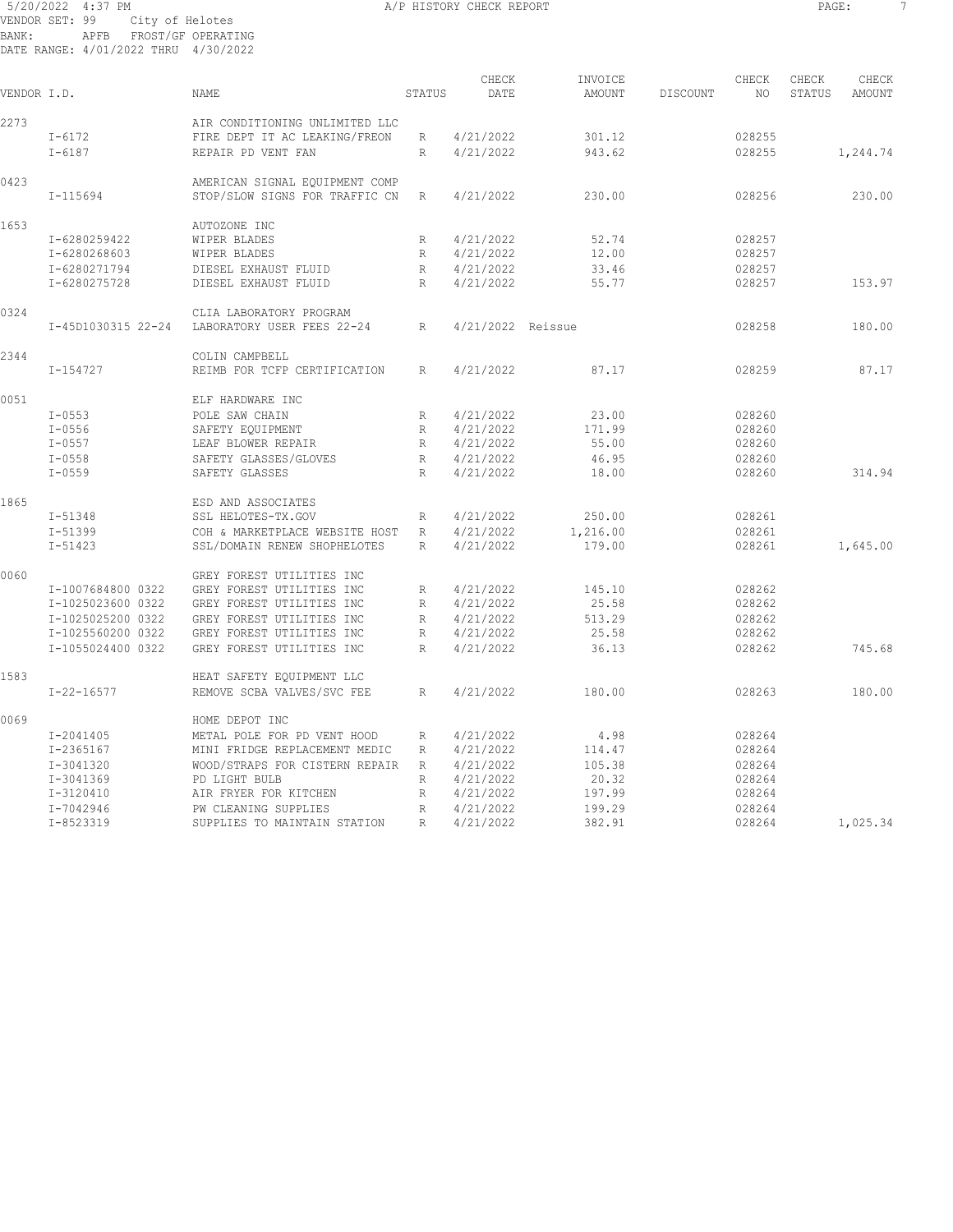# 5/20/2022 4:37 PM **A/P HISTORY CHECK REPORT PAGE:** 8 VENDOR SET: 99 City of Helotes BANK: APFB FROST/GF OPERATING DATE RANGE: 4/01/2022 THRU 4/30/2022

| ٠<br>- -<br>$\sim$ |  |
|--------------------|--|
|--------------------|--|

| VENDOR I.D. |                  | <b>NAME</b>                    | STATUS | CHECK<br>DATE | INVOICE<br>AMOUNT | DISCOUNT | CHECK<br>NO. | CHECK<br>STATUS | CHECK<br>AMOUNT |
|-------------|------------------|--------------------------------|--------|---------------|-------------------|----------|--------------|-----------------|-----------------|
|             |                  |                                |        |               |                   |          |              |                 |                 |
| 0291        |                  | LNV LLC                        |        |               |                   |          |              |                 |                 |
|             | $I - 40070$      | DECEMBER ENGINEERING SCVS      | R      | 4/21/2022     | 3,042.48          |          | 028265       |                 |                 |
|             | $I - 40157$      | PLAT REVIEWS                   | R      | 4/21/2022     | 704.85            |          | 028265       |                 |                 |
|             | $I - 40916$      | MARCH ENGINEERING SVCS         | R      | 4/21/2022     | 2,326.50          |          | 028265       |                 |                 |
|             | $I - 40917$      | RANCH CREEK APT REVIEW         | R      | 4/21/2022     | 1,180.40          |          | 028265       |                 | 7,254.23        |
| 0091        |                  | LONGHORN INC                   |        |               |                   |          |              |                 |                 |
|             | I-S4157886.001   | IRRIGATION REPAIR              | R      | 4/21/2022     | 29.57             |          | 028266       |                 | 29.57           |
| 1119        |                  | MISSION GOLF CARS & INDUSTRIAL |        |               |                   |          |              |                 |                 |
|             | $I - 6656$       | GOLF CARTS FOR CORNYVAL        | R      | 4/21/2022     | 950.00            |          | 028267       |                 | 950.00          |
| 1196        |                  | MONTY JOE MCGUFFIN             |        |               |                   |          |              |                 |                 |
|             | I-MARCH 2022     | HEALTH INSPECTIONS MARCH 2022  | R      | 4/21/2022     | 650.00            |          | 028268       |                 | 650.00          |
| 0102        |                  | NAFECO INC                     |        |               |                   |          |              |                 |                 |
|             | I-1136245        | PPE GLOVES - TFS GRANT         | R      | 4/21/2022     | 928.00            |          | 028269       |                 |                 |
|             | I-1136472        | PPE                            | R      | 4/21/2022     | 8,820.00          |          | 028269       |                 |                 |
|             | I-1137117        | PPE HELMET - TFS GRANT         | R      | 4/21/2022     | 134.00            |          | 028269       |                 | 9,882.00        |
| 0120        |                  | SAECO ELECTRIC & UTILITY LTD   |        |               |                   |          |              |                 |                 |
|             | I-201442-32      | REPAIR SIGNAL LIGHT LESLIE/OC  | R      | 4/21/2022     | 455.45            |          | 028270       |                 | 455.45          |
| 0121        |                  | SAN ANTONIO WATER SYSTEMS      |        |               |                   |          |              |                 |                 |
|             | I-000141402 0322 | SAN ANTONIO WATER SYSTEMS      | R      | 4/21/2022     | 565.91            |          | 028271       |                 |                 |
|             | I-000144735 0322 | SAN ANTONIO WATER SYSTEMS      | R      | 4/21/2022     | 245.38            |          | 028271       |                 |                 |
|             | I-000144738 0322 | SAN ANTONIO WATER SYSTEMS      | R      | 4/21/2022     | 31.66             |          | 028271       |                 |                 |
|             | I-001153517 0322 | SAN ANTONIO WATER SYSTEMS      | R      | 4/21/2022     | 35.71             |          | 028271       |                 | 878.66          |
| 1483        |                  | SOUND CITY PRODUCTIONS         |        |               |                   |          |              |                 |                 |
|             | I-043022         | CORNYVAL PARADE SOUND          | R      | 4/21/2022     | 875.00            |          | 028272       |                 | 875.00          |
| 1989        |                  | TEXAS MEDCLINIC                |        |               |                   |          |              |                 |                 |
|             | I-252711         | POST ACC DRUG SCREENS          | R      | 4/21/2022     | 92.00             |          | 028273       |                 | 92.00           |
| 0777        |                  | UNITED SITE SERVICES           |        |               |                   |          |              |                 |                 |
|             | I-114-12992421   | CITY PARK RESTROOMS 0422       | R      | 4/21/2022     | 208.26            |          | 028274       |                 |                 |
|             | I-114-12995228   | DISC GOLF PARK RESTROOMS 0422  | R      | 4/21/2022     | 200.94            |          | 028274       |                 | 409.20          |
| 1177        |                  | UNIVERSITY OF TEXAS HEALTH SCI |        |               |                   |          |              |                 |                 |
|             | $I-FY-21-22-64$  | MEDICAL DIRECTION APR-JUN 22   | R      | 4/21/2022     | 4,347.00          |          | 028275       |                 | 4,347.00        |
| 2347        |                  | 3MO PRINTING, INC              |        |               |                   |          |              |                 |                 |
|             | I-9994           | REMAINDER OF BAL FOR TSHIRTS   | R      | 4/28/2022     | 713.70            |          | 028276       |                 | 713.70          |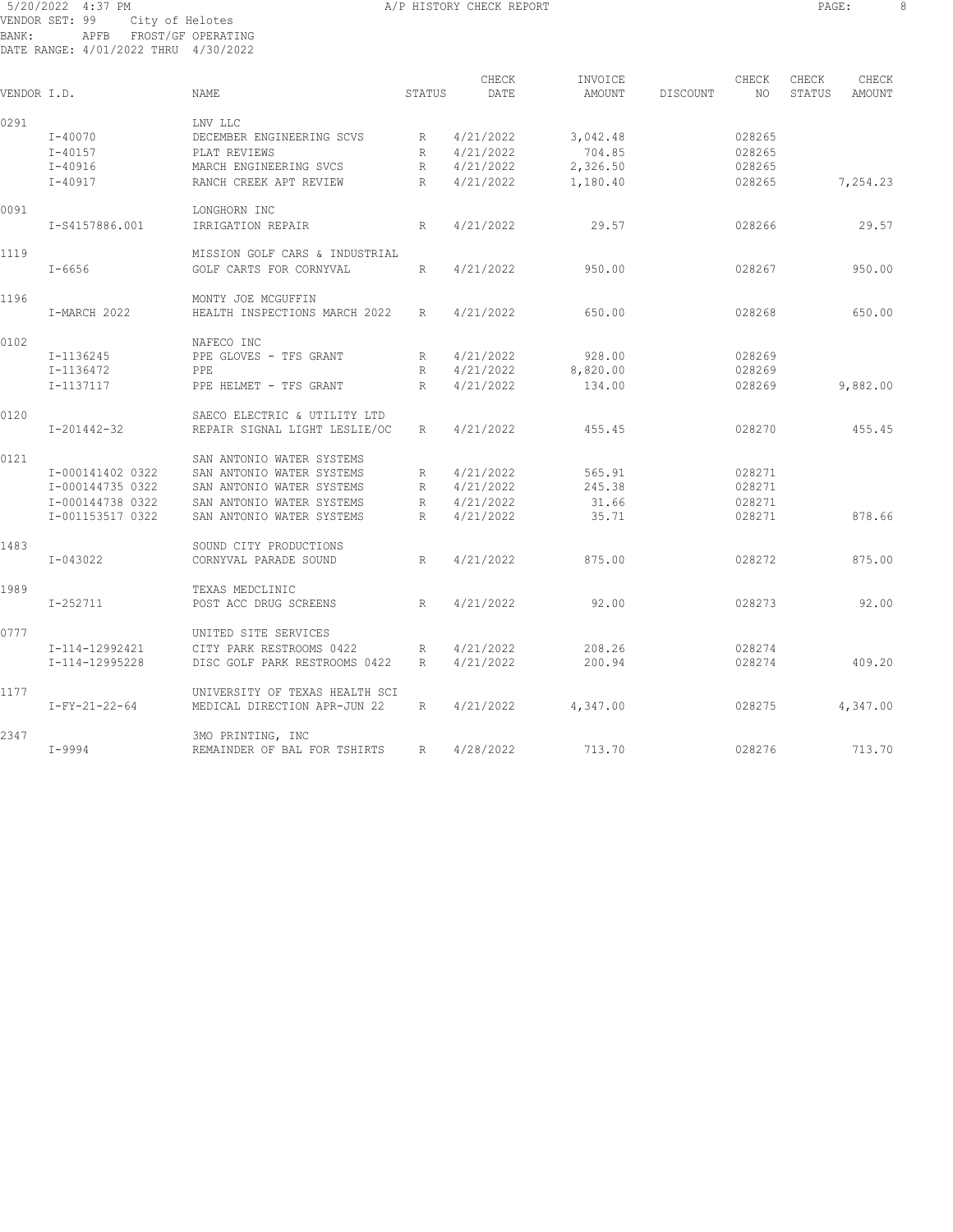# 5/20/2022 4:37 PM A/P HISTORY CHECK REPORT PAGE: 9 VENDOR SET: 99 City of Helotes BANK: APFB FROST/GF OPERATING DATE RANGE: 4/01/2022 THRU 4/30/2022

| VENDOR I.D. |                   | NAME                                                 | STATUS       | CHECK<br>DATE | INVOICE<br>AMOUNT | DISCOUNT | CHECK<br>NO. | CHECK<br>STATUS | CHECK<br>AMOUNT |
|-------------|-------------------|------------------------------------------------------|--------------|---------------|-------------------|----------|--------------|-----------------|-----------------|
|             |                   |                                                      |              |               |                   |          |              |                 |                 |
| 0021        | I-04092022        | A T & T MOBILITY<br>CELL PHONES/TABLETS MARCH 2022 R |              | 4/28/2022     | 2,608.66          |          | 028277       |                 | 2,608.66        |
|             |                   |                                                      |              |               |                   |          |              |                 |                 |
| 2026        |                   | BILLY JAMES                                          |              |               |                   |          |              |                 |                 |
|             | I-K.B. 0322       | PSYCH EVAL K. BARBIERI                               | $\mathbb{R}$ | 4/28/2022     | 350.00            |          | 028278       |                 | 350.00          |
| 0042        |                   | CITY PUBLIC SERVICE                                  |              |               |                   |          |              |                 |                 |
|             | I-3000530099 0322 | CITY PUBLIC SERVICE                                  | R            | 4/28/2022     | 954.55            |          | 028279       |                 |                 |
|             | I-3000819534 0322 | CITY PUBLIC SERVICE                                  | R            | 4/28/2022     | 40.04             |          | 028279       |                 |                 |
|             | I-3001085347 0322 | CITY PUBLIC SERVICE                                  | R            | 4/28/2022     | 678.55            |          | 028279       |                 |                 |
|             | I-3002417564 0322 | CITY PUBLIC SERVICE                                  | $\mathbb{R}$ | 4/28/2022     | 351.61            |          | 028279       |                 |                 |
|             | I-3002452349 0322 | CITY PUBLIC SERVICE                                  | R            | 4/28/2022     | 1,032.13          |          | 028279       |                 |                 |
|             | I-3002471776 0322 | CITY PUBLIC SERVICE                                  | $\mathbb{R}$ | 4/28/2022     | 2,071.83          |          | 028279       |                 |                 |
|             | I-3002501943 0322 | CITY PUBLIC SERVICE                                  | R            | 4/28/2022     | 13.76             |          | 028279       |                 |                 |
|             | I-3002510668 0322 | CITY PUBLIC SERVICE                                  | R            | 4/28/2022     | 11.35             |          | 028279       |                 |                 |
|             | I-3002510675 0322 | CITY PUBLIC SERVICE                                  | R            | 4/28/2022     | 14.33             |          | 028279       |                 |                 |
|             | I-3002530708 0322 | CITY PUBLIC SERVICE                                  | R            | 4/28/2022     | 12.16             |          | 028279       |                 |                 |
|             | I-3002531134 0322 | CITY PUBLIC SERVICE                                  | R            | 4/28/2022     | 9.19              |          | 028279       |                 |                 |
|             | I-3002825167 0322 | CITY PUBLIC SERVICE                                  | $\mathbb{R}$ | 4/28/2022     | 67.04             |          | 028279       |                 |                 |
|             | I-3002836202 0322 | CITY PUBLIC SERVICE                                  | R            | 4/28/2022     | 55.60             |          | 028279       |                 |                 |
|             | I-3002838864 0322 | CITY PUBLIC SERVICE                                  | $\mathbb{R}$ | 4/28/2022     | 80.51             |          | 028279       |                 |                 |
|             | I-3003167893 0322 | CITY PUBLIC SERVICE                                  | R            | 4/28/2022     | 9.30              |          | 028279       |                 |                 |
|             | I-3003381122 0322 | CITY PUBLIC SERVICE                                  | R            | 4/28/2022     | 62.85             |          | 028279       |                 |                 |
|             | I-3003381144 0322 | CITY PUBLIC SERVICE                                  | $\mathbb{R}$ | 4/28/2022     | 46.58             |          | 028279       |                 |                 |
|             | I-3003495095 0322 | CITY PUBLIC SERVICE                                  | R            | 4/28/2022     | 10.44             |          | 028279       |                 |                 |
|             | I-3004685375 0322 | CITY PUBLIC SERVICE                                  | $\mathbb{R}$ | 4/28/2022     | 32.93             |          | 028279       |                 |                 |
|             | I-3004941449 0322 | CITY PUBLIC SERVICE                                  | $\mathbb{R}$ | 4/28/2022     | 18.42             |          | 028279       |                 | 5,573.17        |
| 1051        |                   | DAMARIS SERNA                                        |              |               |                   |          |              |                 |                 |
|             | I-APRIL 22        | PD CLEANING APRIL 2022                               | R            | 4/28/2022     | 360.00            |          | 028281       |                 | 360.00          |
| 2350        |                   | DAMSEL MELENDEZ                                      |              |               |                   |          |              |                 |                 |
|             | I-AMAZONPD41422   | REIM. FOR VIDEO RECORDER PURCH                       | R            | 4/28/2022     | 64.99             |          | 028282       |                 | 64.99           |
| 2302        |                   | ERNESTO LARA                                         |              |               |                   |          |              |                 |                 |
|             | $I-154713$        | TCFP DRIVER OPERATOR EXAM FEE                        | R            | 4/28/2022     | 56.49             |          | 028283       |                 |                 |
|             | $I - 156680$      | TCFP CERTIFICATION REIMBURSE                         | R            | 4/28/2022     | 87.17             |          | 028283       |                 |                 |
|             | I-TCFP EXAM       | TCFP EXAM FEE                                        | R            | 4/28/2022     | 25.00             |          | 028283       |                 | 168.66          |
|             |                   |                                                      |              |               |                   |          |              |                 |                 |
| 1471        |                   | GOODYEAR COMMERCIAL TIRE & SER                       |              |               |                   |          |              |                 |                 |
|             | I-0000032148      | #5387 TIRE REPLACE/3 ADDTL TIR                       | R            | 4/28/2022     | 611.64            |          | 028284       |                 |                 |
|             | I-000032149       | REPLACE TIRE HACB TRAILER                            | R            | 4/28/2022     | 154.50            |          | 028284       |                 | 766.14          |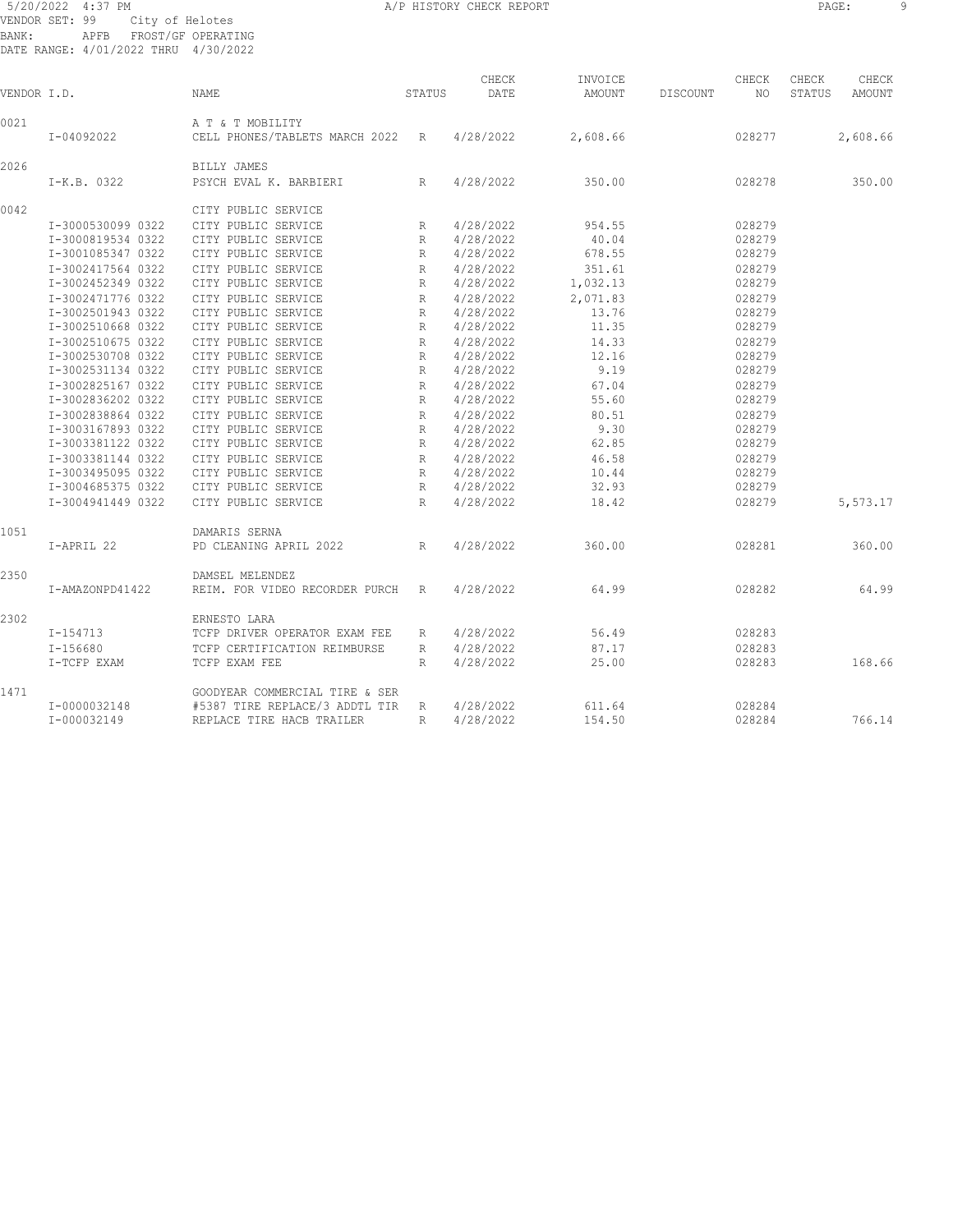# 5/20/2022 4:37 PM **A/P HISTORY CHECK REPORT PAGE:** 10 VENDOR SET: 99 City of Helotes BANK: APFB FROST/GF OPERATING DATE RANGE: 4/01/2022 THRU 4/30/2022

| VENDOR I.D. |                    | <b>NAME</b>                                       | STATUS          | CHECK<br>DATE | INVOICE<br>AMOUNT | DISCOUNT | CHECK<br>NO | CHECK<br>STATUS | CHECK<br>AMOUNT |
|-------------|--------------------|---------------------------------------------------|-----------------|---------------|-------------------|----------|-------------|-----------------|-----------------|
| 1236        |                    | HENRY SCHEIN INC                                  |                 |               |                   |          |             |                 |                 |
|             | I-018610511        | MEDICAL SUPPLIES                                  | R               | 4/28/2022     | 739.91            |          | 028285      |                 |                 |
|             | I-18540689         | G3 MED CELL                                       | R               | 4/28/2022     | 116.46            |          | 028285      |                 |                 |
|             | I-18551856         | MEDICAL SUPPLIES                                  | R               | 4/28/2022     | 149.79            |          | 028285      |                 |                 |
|             | I-18665606         | MEDICAL SUPPLIES                                  | R               | 4/28/2022     | 54.59             |          | 028285      |                 |                 |
|             | I-18778959         | MEDICAL SUPPLIES                                  | R               | 4/28/2022     | 798.75            |          | 028285      |                 | 1,859.50        |
| 0166        |                    | LEXISNEXIS RISK DATA MNGMNT IN                    |                 |               |                   |          |             |                 |                 |
|             | I-1206821-20220331 | ACCURANT FEES MAR 2022                            | R               | 4/28/2022     | 118.50            |          | 028286      |                 | 118.50          |
| 0093        |                    | MANDER AUTO SERVICE INC                           |                 |               |                   |          |             |                 |                 |
|             | $I - 162315$       | M2 ALTERNATOR AND OIL CHG                         | $R_{\parallel}$ | 4/28/2022     | 763.62            |          | 028287      |                 | 763.62          |
| 0427        |                    | MARIO A TREVINO                                   |                 |               |                   |          |             |                 |                 |
|             | I-JUDGE 041922     | JUDGE FOR COUR 041922                             | R               | 4/28/2022     | 500.00            |          | 028288      |                 | 500.00          |
| 2261        |                    | NATIONAL ASSOCIATION FOR COURT                    |                 |               |                   |          |             |                 |                 |
|             | I-156786           | MEMBERSHIP A.GOFF 2022                            | R               | 4/28/2022     | 135.00            |          | 028289      |                 | 135.00          |
| 2157        |                    | O'REILLY AUTO ENTERPRISES LLC                     |                 |               |                   |          |             |                 |                 |
|             | I-5956-152199      | CHRAGER FOR CB RADIO                              | R               | 4/28/2022     | 34.99             |          | 028290      |                 | 34.99           |
| 0107        |                    | OMNIBASE SERVICES INC                             |                 |               |                   |          |             |                 |                 |
|             | $I-122-121015$     | WARRANT FEES JAN-MAR 2022                         | R               | 4/28/2022     | 642.00            |          | 028291      |                 | 642.00          |
| 0112        |                    | PRAXAIR DIST INC                                  |                 |               |                   |          |             |                 |                 |
|             | I-70168137         | EMS OXYGEN                                        | R               | 4/28/2022     | 129.74            |          | 028292      |                 | 129.74          |
| 1403        |                    | SERVICE UNIFORM RENTAL                            |                 |               |                   |          |             |                 |                 |
|             | I-0146434          | SERVICE UNIFORM RENTAL                            | R               | 4/28/2022     | 407.41            |          | 028293      |                 |                 |
|             | I-0147668          | SERVICE UNIFORM RENTAL                            | R               | 4/28/2022     | 137.41            |          | 028293      |                 |                 |
|             | I-0148851          | SERVICE UNIFORM RENTAL                            | R               | 4/28/2022     | 137.41            |          | 028293      |                 | 682.23          |
| 1588        |                    | SHRED-IT USA LLC                                  |                 |               |                   |          |             |                 |                 |
|             | I-8001380951       | SHREDDING SVCS MARCH 2022                         | R               | 4/28/2022     | 89.26             |          | 028294      |                 | 89.26           |
| 1098        |                    | STRYKER SALES CORP                                |                 |               |                   |          |             |                 |                 |
|             | I-3689034M         | MEDICAL SUPPLIES                                  | R               | 4/28/2022     | 765.00            |          | 028295      |                 | 765.00          |
| 2047        |                    | TEXAS COURT CLERKS ASSOCIATION                    |                 |               |                   |          |             |                 |                 |
|             | $I - 08549$        | Y. GUTTIERREZ MEMBERSHIP DUES                     | R               | 4/28/2022     | 55.00             |          | 028296      |                 | 55.00           |
| 0204        |                    | TEXAS MUNICIPAL CLERKS CERTIFI                    |                 |               |                   |          |             |                 |                 |
|             |                    | I-LAW/PROCEDURE MAN TEXAS LAW & PROC. MAN. 7TH ED | R               | 4/28/2022     | 139.00            |          | 028297      |                 | 139.00          |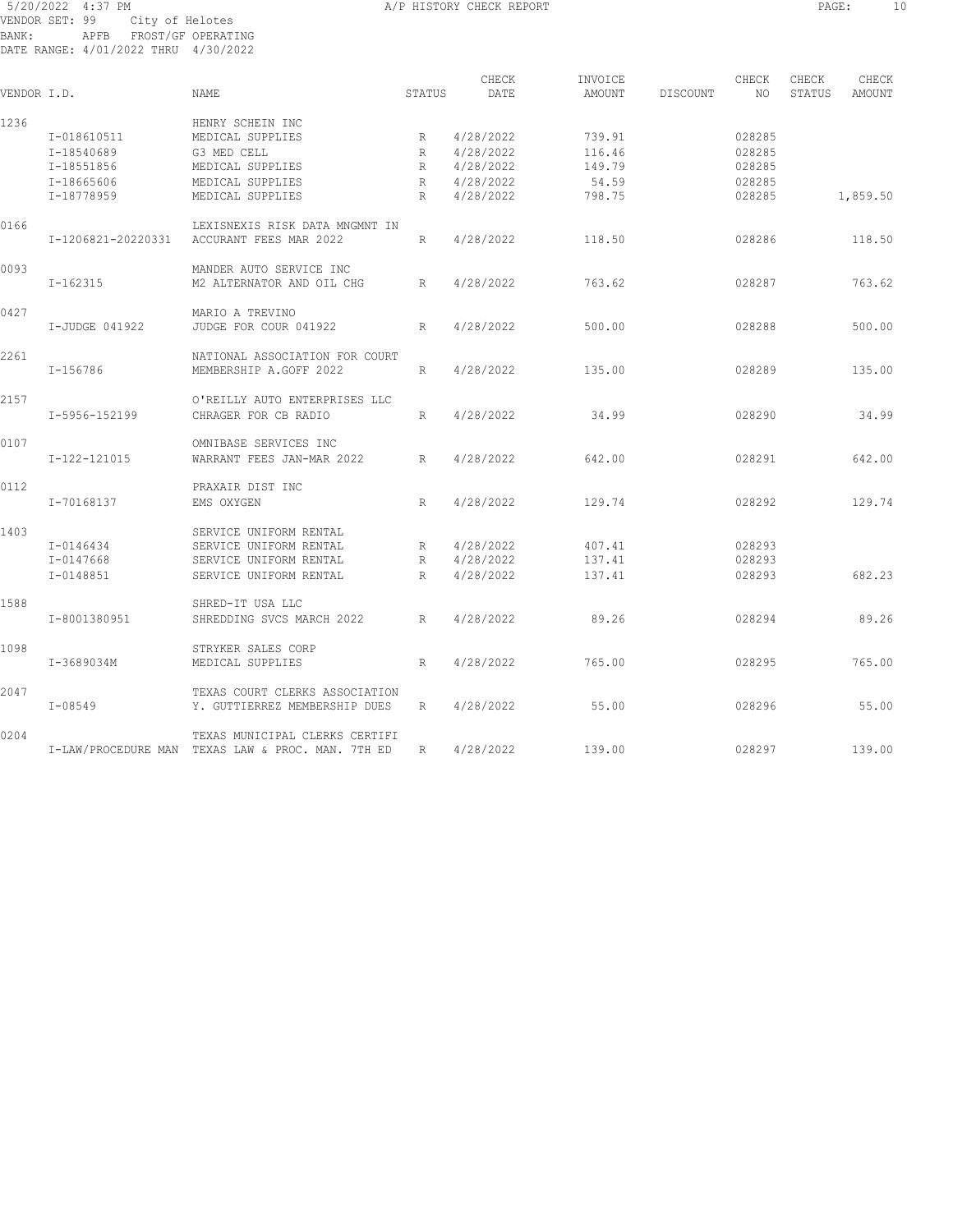|             |                    |                                              |        | CHECK     | INVOICE    |          | CHECK  | CHECK  | CHECK     |
|-------------|--------------------|----------------------------------------------|--------|-----------|------------|----------|--------|--------|-----------|
| VENDOR I.D. |                    | NAME                                         | STATUS | DATE      | AMOUNT     | DISCOUNT | NO.    | STATUS | AMOUNT    |
| 0764        |                    | TYLER TECHNOLOGIES INC                       |        |           |            |          |        |        |           |
|             | C-025-316316       | CREDIT BUILDING PROJECTS FY21                | R      | 4/28/2022 | 2,051.72CR |          | 028298 |        |           |
|             | $I - 025 - 290078$ | BUILDING PROJECTS MODULE FY 21               | R      | 4/28/2022 | 4,103.44   |          | 028298 |        |           |
|             | I-025-360821       | THERMAL PRINTER/CASH DRAWER                  | R      | 4/28/2022 | 327.06     |          | 028298 |        |           |
|             | I-025-367753       | INCODE CIS/CRM & FINANCIALS                  | R      | 4/28/2022 | 17,351.63  |          | 028298 |        | 19,730.41 |
| 0777        |                    | UNITED SITE SERVICES                         |        |           |            |          |        |        |           |
|             | I-114-12420711     | CITY HALL REST SEPT 21                       | R      | 4/28/2022 | 190.16     |          | 028299 |        |           |
|             | I-114-12518740     | PARRIGIN PARK RESTROOM 0921                  | R      | 4/28/2022 | 190.16     |          | 028299 |        | 380.32    |
| 0042        |                    | CITY PUBLIC SERVICE                          |        |           |            |          |        |        |           |
|             |                    | I-3004941449 0322 AD AMOUNT INCORR. CREDITED | R      | 4/29/2022 | 17.86      |          | 028300 |        | 17.86     |
| 2081        |                    | JAIME OSTRANDER                              |        |           |            |          |        |        |           |
|             | I-PAYROLL PAYMENT  | PAYROLL PAYMENT FOR<br>INCOR ACCT            | R      | 4/29/2022 | 517.19     |          | 028301 |        | 517.19    |

| $*$ * TOTALS * *   | NO.                           | INVOICE AMOUNT                     | DISCOUNTS | CHECK AMOUNT |
|--------------------|-------------------------------|------------------------------------|-----------|--------------|
| REGULAR CHECKS:    | 103                           | 160,945.29                         | 0.00      | 157,275.29   |
| HAND CHECKS:       | 0                             | 0.00                               | 0.00      | 0.00         |
| DRAFTS:            | 0                             | 0.00                               | 0.00      | 0.00         |
| EFT:               | 0                             | 0.00                               | 0.00      | 0.00         |
| NON CHECKS:        |                               | 0.00                               | 0.00      | 0.00         |
| VOID CHECKS:       | 2 VOID DEBITS<br>VOID CREDITS | 180.00<br>4,030.00CR<br>3,850.00CR | 0.00      |              |
| TOTAL ERRORS:<br>0 |                               |                                    |           |              |

| VENDOR SET: 99 BANK: APFB TOTALS: | 106 | INVOICE AMOUNT<br>157, 275, 29 | DISCOUNTS<br>0.00 | CHECK AMOUNT<br>157,275.29 |
|-----------------------------------|-----|--------------------------------|-------------------|----------------------------|
| BANK: APFB<br>TOTALS:             | 106 | 157, 275. 29                   | 0.00              | 157,275.29                 |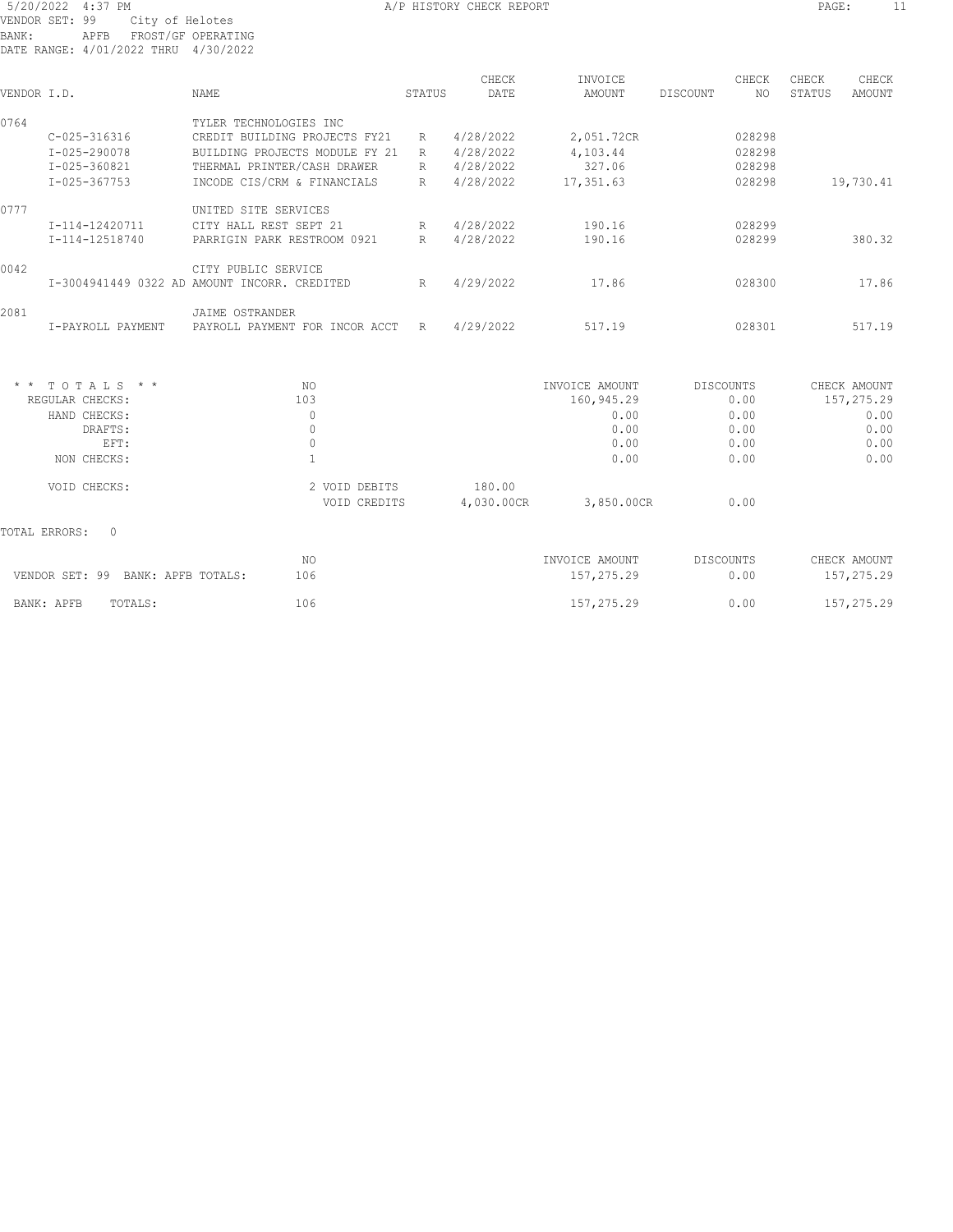# 5/20/2022 4:37 PM **A/P HISTORY CHECK REPORT PAGE:** 12 VENDOR SET: 99 City of Helotes BANK: ARPF FROST/ARPA GRANT DATE RANGE: 4/01/2022 THRU 4/30/2022

| VENDOR I.D. |                                                                                       | NAME                                                                | STATUS          | CHECK<br>DATE | INVOICE<br>AMOUNT                                            | CHECK<br>DISCOUNT<br>NO.                          | CHECK<br>CHECK<br>STATUS<br><b>AMOUNT</b>                  |
|-------------|---------------------------------------------------------------------------------------|---------------------------------------------------------------------|-----------------|---------------|--------------------------------------------------------------|---------------------------------------------------|------------------------------------------------------------|
| 0356        | I-21CC050503                                                                          | DAILEY WELLS COMMUNICATION INC<br>RADIOS                            | R               | 4/14/2022     | 22,710.00                                                    | 001004                                            | 22,710.00                                                  |
| 2331        | I-E00796                                                                              | VERMEER EQUIPMENT OF TEXAS LLC<br>WOOD CHIPPER                      | R               | 4/14/2022     | 21,060.50                                                    | 001005                                            | 21,060.50                                                  |
| 2122        | I-118914952                                                                           | GLOBAL EQUIPEMNT COMPANY INC<br>PARK WATER FOUNTAINS                | $R_{\parallel}$ | 4/21/2022     | 16,595.00                                                    | 001006                                            | 16,595.00                                                  |
| 2106        | I-V536108                                                                             | CDW GOVERNEMNT LLC, CDW GOVERN<br>REMAINDER FOR PO#22-01224         | R               | 4/28/2022     | 6, 593.00                                                    | 001007                                            | 6,593.00                                                   |
| 0356        | I-22CC041501                                                                          | DAILEY WELLS COMMUNICATION INC<br>FD RADIOS                         | R               | 4/28/2022     | 38,400.00                                                    | 001008                                            | 38,400.00                                                  |
|             | $*$ * TOTALS * *<br>REGULAR CHECKS:<br>HAND CHECKS:<br>DRAFTS:<br>EFT:<br>NON CHECKS: | NO.<br>5<br>$\mathbf{0}$<br>$\mathbf{0}$<br>$\circ$<br>$\mathbf{0}$ |                 |               | INVOICE AMOUNT<br>105,358.50<br>0.00<br>0.00<br>0.00<br>0.00 | DISCOUNTS<br>0.00<br>0.00<br>0.00<br>0.00<br>0.00 | CHECK AMOUNT<br>105,358.50<br>0.00<br>0.00<br>0.00<br>0.00 |
|             | VOID CHECKS:                                                                          | 0 VOID DEBITS<br>VOID CREDITS                                       |                 | 0.00<br>0.00  | 0.00                                                         | 0.00                                              |                                                            |
|             | <b>TOTAL ERRORS:</b><br>$\Omega$                                                      |                                                                     |                 |               |                                                              |                                                   |                                                            |

| VENDOR SET: 99 BANK: ARPF TOTALS: | NΟ | INVOICE AMOUNT<br>105,358.50 | <b>DISCOUNTS</b><br>0.00 | CHECK AMOUNT<br>105,358.50 |
|-----------------------------------|----|------------------------------|--------------------------|----------------------------|
| BANK: ARPF<br>TOTALS:             |    | 105,358.50                   | 0.00                     | 105,358.50                 |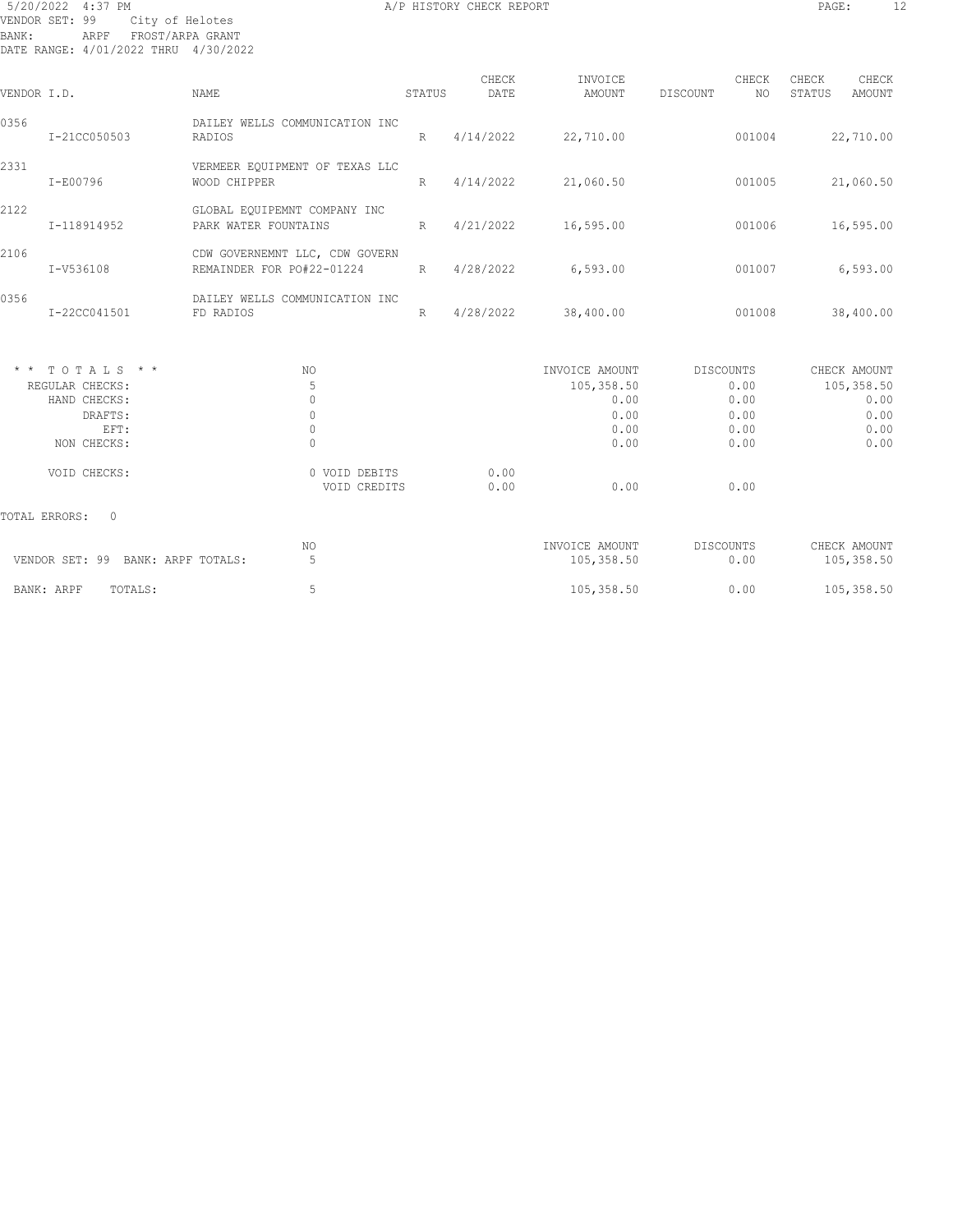## 5/20/2022 4:37 PM **A/P HISTORY CHECK REPORT PAGE:** 13 VENDOR SET: 99 City of Helotes BANK: FBPY FROST/PAYROLL DATE RANGE: 4/01/2022 THRU 4/30/2022

| VENDOR I.D. |                                                      | NAME                                                                                 | STATUS                 | CHECK<br>DATE                       | INVOICE<br>AMOUNT                  | DISCOUNT | CHECK<br>NO.               | CHECK<br>STATUS | CHECK<br>AMOUNT |
|-------------|------------------------------------------------------|--------------------------------------------------------------------------------------|------------------------|-------------------------------------|------------------------------------|----------|----------------------------|-----------------|-----------------|
| 0002        | I-TMRPR 040122                                       | TEXAS MUNICIPAL RETIREMENT SYS<br>RETIREMENT CONTRIBUTIONS                           | D                      | 4/01/2022                           | 21,511.82                          |          | 000000                     |                 | 21,511.82       |
| 0002        | I-TMRPR 041522                                       | TEXAS MUNICIPAL RETIREMENT SYS<br>RETIREMENT CONTRIBUTIONS                           | D                      | 4/18/2022                           | 30,626.13                          |          | 000000                     |                 | 30,626.13       |
| 0002        | I-TMRPR 042922                                       | TEXAS MUNICIPAL RETIREMENT SYS<br>RETIREMENT CONTRIBUTIONS                           | D                      | 4/29/2022                           | 22, 193.57                         |          | 000000                     |                 | 22, 193.57      |
| 0003        | I-ICMPR 040122<br>I-ICPPR 040122                     | I C M A RETIREMENT CORP<br>RETIREMENT CONTRIBUTIONS<br>RETIREMENT CONTRIBUTION       | D<br>D                 | 4/01/2022<br>4/01/2022              | 2,865.00<br>115.34                 |          | 000000<br>000000           |                 | 2,980.34        |
| 0003        | I-ICMPR 041522<br>I-ICPPR 041522                     | I C M A RETIREMENT CORP<br>RETIREMENT CONTRIBUTIONS<br>RETIREMENT CONTRIBUTION       | D<br>D                 | 4/18/2022<br>4/18/2022              | 2,865.00<br>265.81                 |          | 000000<br>000000           |                 | 3,130.81        |
| 0003        | I-ICMPR 042922                                       | I C M A RETIREMENT CORP<br>RETIREMENT CONTRIBUTIONS                                  | D                      | 4/29/2022                           | 2,865.00                           |          | 000000                     |                 | 2,865.00        |
| 0296        | I-CS PR 040122                                       | OFFICE OF ATTY GENERAL<br>CHILD SUPPORT                                              | D                      | 4/01/2022                           | 475.38                             |          | 000000                     |                 | 475.38          |
| 0296        | I-CS PR 041522                                       | OFFICE OF ATTY GENERAL<br>CHILD SUPPORT                                              | D                      | 4/15/2022                           | 475.38                             |          | 000000                     |                 | 475.38          |
| 0296        | I-CS PR 042922                                       | OFFICE OF ATTY GENERAL<br>CHILD SUPPORT                                              | $\mathbb{D}$           | 4/29/2022                           | 475.38                             |          | 000000                     |                 | 475.38          |
| 1076        | C-HSA ADJ 040122<br>I-HS PR 040122<br>I-HSAPR 040122 | BENEFIT WALLET<br>BENEFIT WALLET<br>HEALTH SAVINGS NON CAF<br>HEALTH SAVINGS ACCOUNT | D<br>D<br>D            | 4/01/2022<br>4/01/2022<br>4/01/2022 | 90.38CR<br>356.33<br>586.90        |          | 000000<br>000000<br>000000 |                 | 852.85          |
| 1076        | C-HSA ADJ 041522<br>I-HS PR 041522<br>I-HSAPR 041522 | BENEFIT WALLET<br>BENEFIT WALLET<br>HEALTH SAVINGS NON CAF<br>HEALTH SAVINGS ACCOUNT | D<br>D<br>D.           | 4/18/2022<br>4/18/2022<br>4/18/2022 | 90.38CR<br>356.33<br>586.90        |          | 000000<br>000000<br>000000 |                 | 852.85          |
| 1692        | I-T1 PR 040122<br>I-T3 PR 040122<br>I-T4 PR 040122   | FROST BANK<br>FEDERAL WITHHOLDING<br>FICA PAYABLE<br>MEDICARE WITHHOLDING            | D<br>D<br>$\mathbb{D}$ | 4/01/2022<br>4/01/2022<br>4/01/2022 | 10,416.60<br>17,988.32<br>4,206.96 |          | 000000<br>000000<br>000000 |                 | 32,611.88       |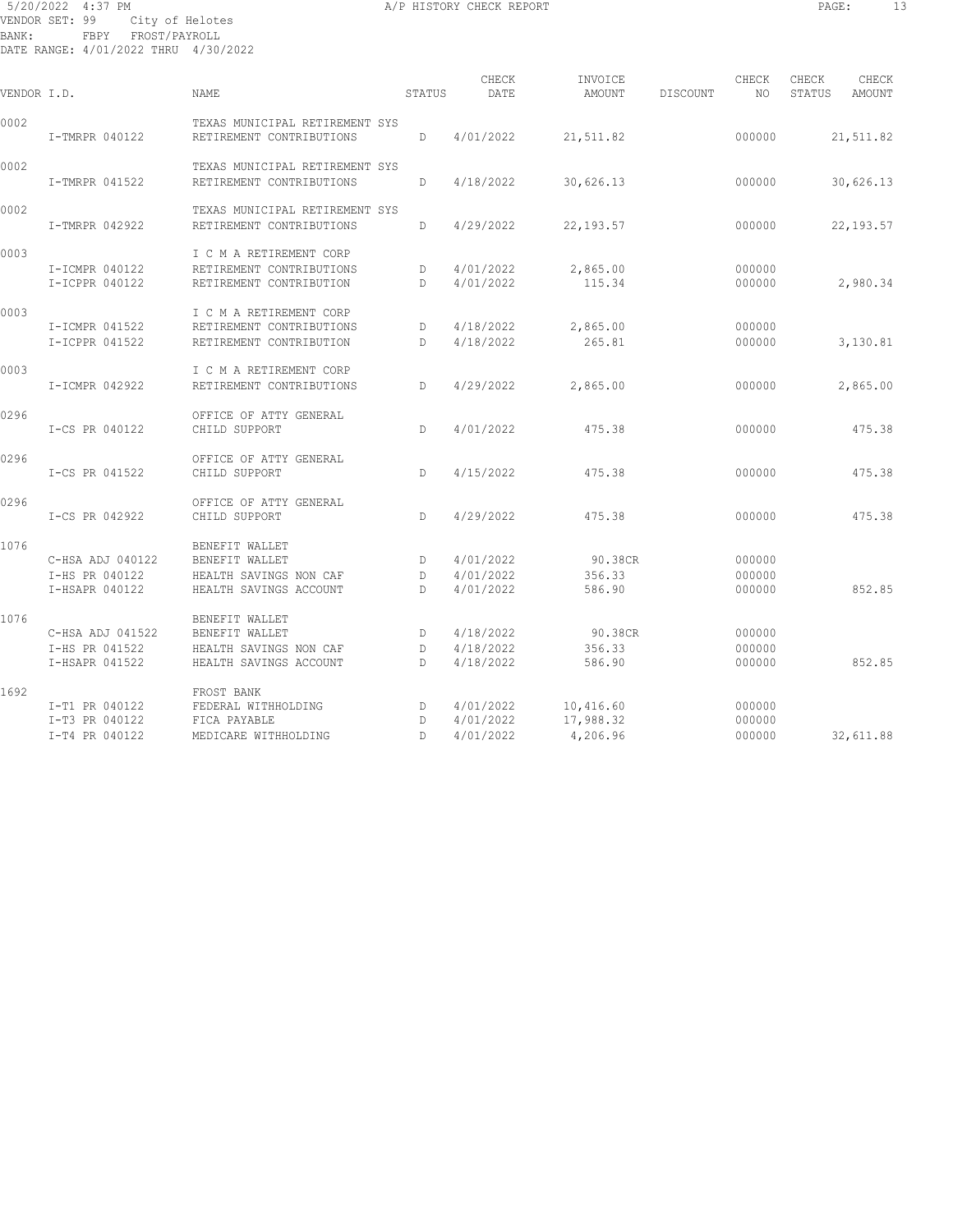#### 5/20/2022 4:37 PM **A/P HISTORY CHECK REPORT PAGE:** 14 VENDOR SET: 99 City of Helotes BANK: FBPY FROST/PAYROLL DATE RANGE: 4/01/2022 THRU 4/30/2022

| VENDOR I.D. |                 | NAME                           | STATUS          | CHECK<br>DATE | INVOICE<br>AMOUNT | DISCOUNT | CHECK<br>NO. | CHECK<br>STATUS | CHECK<br>AMOUNT |
|-------------|-----------------|--------------------------------|-----------------|---------------|-------------------|----------|--------------|-----------------|-----------------|
| 1692        |                 | FROST BANK                     |                 |               |                   |          |              |                 |                 |
|             | I-T1 PR 041522  | FEDERAL WITHHOLDING            | D               | 4/18/2022     | 21,361.09         |          | 000000       |                 |                 |
|             | I-T3 PR 041522  | FICA PAYABLE                   | D               | 4/18/2022     | 25,872.78         |          | 000000       |                 |                 |
|             | I-T4 PR 041522  | MEDICARE WITHHOLDING           | D               | 4/18/2022     | 6,050.84          |          | 000000       |                 | 53,284.71       |
| 1692        |                 | FROST BANK                     |                 |               |                   |          |              |                 |                 |
|             | I-T1 PR 042922  | FEDERAL WITHHOLDING            | D               | 4/29/2022     | 11,880.34         |          | 000000       |                 |                 |
|             | I-T3 PR 042922  | FICA PAYABLE                   | D               | 4/29/2022     | 19,225.98         |          | 000000       |                 |                 |
|             | I-T4 PR 042922  | MEDICARE WITHHOLDING           | D               | 4/29/2022     | 4,496.44          |          | 000000       |                 | 35,602.76       |
| 2151        |                 | ICMA-RC RETIREMENT (ROTH)      |                 |               |                   |          |              |                 |                 |
|             | I-ROTPR 040122  | ICMA ROTH                      | D               | 4/01/2022     | 494.23            |          | 000000       |                 | 494.23          |
| 2151        |                 | ICMA-RC RETIREMENT (ROTH)      |                 |               |                   |          |              |                 |                 |
|             | I-ROTPR 041522  | ICMA ROTH                      | D               | 4/18/2022     | 494.23            |          | 000000       |                 | 494.23          |
| 2151        |                 | ICMA-RC RETIREMENT (ROTH)      |                 |               |                   |          |              |                 |                 |
|             | I-ROTPR 042922  | ICMA ROTH                      | D               | 4/29/2022     | 494.23            |          | 000000       |                 | 494.23          |
| 0341        |                 | AFLAC INC                      |                 |               |                   |          |              |                 |                 |
|             | I-AFLPR 030422  | SUB INS CAF                    | R               | 4/06/2022     | 167.27            |          | 028229       |                 |                 |
|             | I-AFLPR 031822  | SUB INS CAF                    | R               | 4/06/2022     | 167.27            |          | 028229       |                 | 334.54          |
| 1323        |                 | COLONIAL LIFE & ACCIDENT INS C |                 |               |                   |          |              |                 |                 |
|             | I-CL PR 030422  | COLONIAL LIFE NON CAF          | R               | 4/06/2022     | 99.61             |          | 028230       |                 |                 |
|             | I-CL PR 031822  | COLONIAL LIFE NON CAF          | $R_{\perp}$     | 4/06/2022     | 99.61             |          | 028230       |                 |                 |
|             | I-CLCPR 030422  | SUB INS CAF                    | R               | 4/06/2022     | 430.97            |          | 028230       |                 |                 |
|             | I-CLCPR 031822  | SUB INS CAF                    | R               | 4/06/2022     | 430.97            |          | 028230       |                 | 1,061.16        |
| 0008        |                 | STANDARD INSURANCE INC         |                 |               |                   |          |              |                 |                 |
|             | C-LIFE ADJ 0322 | STANDARD INSURANCE INC         | $R_{\parallel}$ | 4/06/2022     | 4.32CR            |          | 028231       |                 |                 |
|             | I-LFEPR 030422  | LIFE INS                       | R               | 4/06/2022     | 1,965.42          |          | 028231       |                 |                 |
|             | I-LFEPR 031822  | LIFE INS                       | $R_{\parallel}$ | 4/06/2022     | 1,965.42          |          | 028231       |                 | 3,926.52        |
| 2030        |                 | UNITEDHEALTHCARE INS COMPANY I |                 |               |                   |          |              |                 |                 |
|             | C-DEN ADJ 0322  | UNITEDHEALTHCARE INS COMPANY I | R               | 4/06/2022     | 100.37CR          |          | 028233       |                 |                 |
|             | C-HEA ADJ 0322  | UNITEDHEALTHCARE INS COMPANY I | R               | 4/06/2022     | 3,443.58CR        |          | 028233       |                 |                 |
|             | C-VIS COR 0322  | UNITEDHEALTHCARE INS COMPANY I | R               | 4/06/2022     | 30.78CR           |          | 028233       |                 |                 |
|             | I-DENPR 030422  | DENTAL INSURANCE               | R               | 4/06/2022     | 885.12            |          | 028233       |                 |                 |
|             | I-DENPR 031822  | DENTAL INSURANCE               | R               | 4/06/2022     | 885.12            |          | 028233       |                 |                 |
|             | I-DTLPR 030422  | DENTAL INS                     | R               | 4/06/2022     | 551.23            |          | 028233       |                 |                 |
|             | I-DTLPR 031822  | DENTAL INS                     | $R_{\parallel}$ | 4/06/2022     | 551.23            |          | 028233       |                 |                 |
|             | I-DVIPR 030422  | DEPENDANT VISION               | R               | 4/06/2022     | 151.00            |          | 028233       |                 |                 |
|             | I-DVIPR 031822  | DEPENDANT VISION               | $R_{\parallel}$ | 4/06/2022     | 151.00            |          | 028233       |                 |                 |
|             | I-HEAPR 030422  | HEALTH INSURANCE               | R               | 4/06/2022     | 10,071.96         |          | 028233       |                 |                 |
|             | I-HEAPR 031822  | HEALTH INSURANCE               | R               | 4/06/2022     | 10,071.96         |          | 028233       |                 |                 |
|             | I-MEDPR 030422  | HEALTH INS                     | R               | 4/06/2022     | 6,066.24          |          | 028233       |                 |                 |
|             | I-MEDPR 031822  | HEALTH INS                     | R               | 4/06/2022     | 6,066.24          |          | 028233       |                 |                 |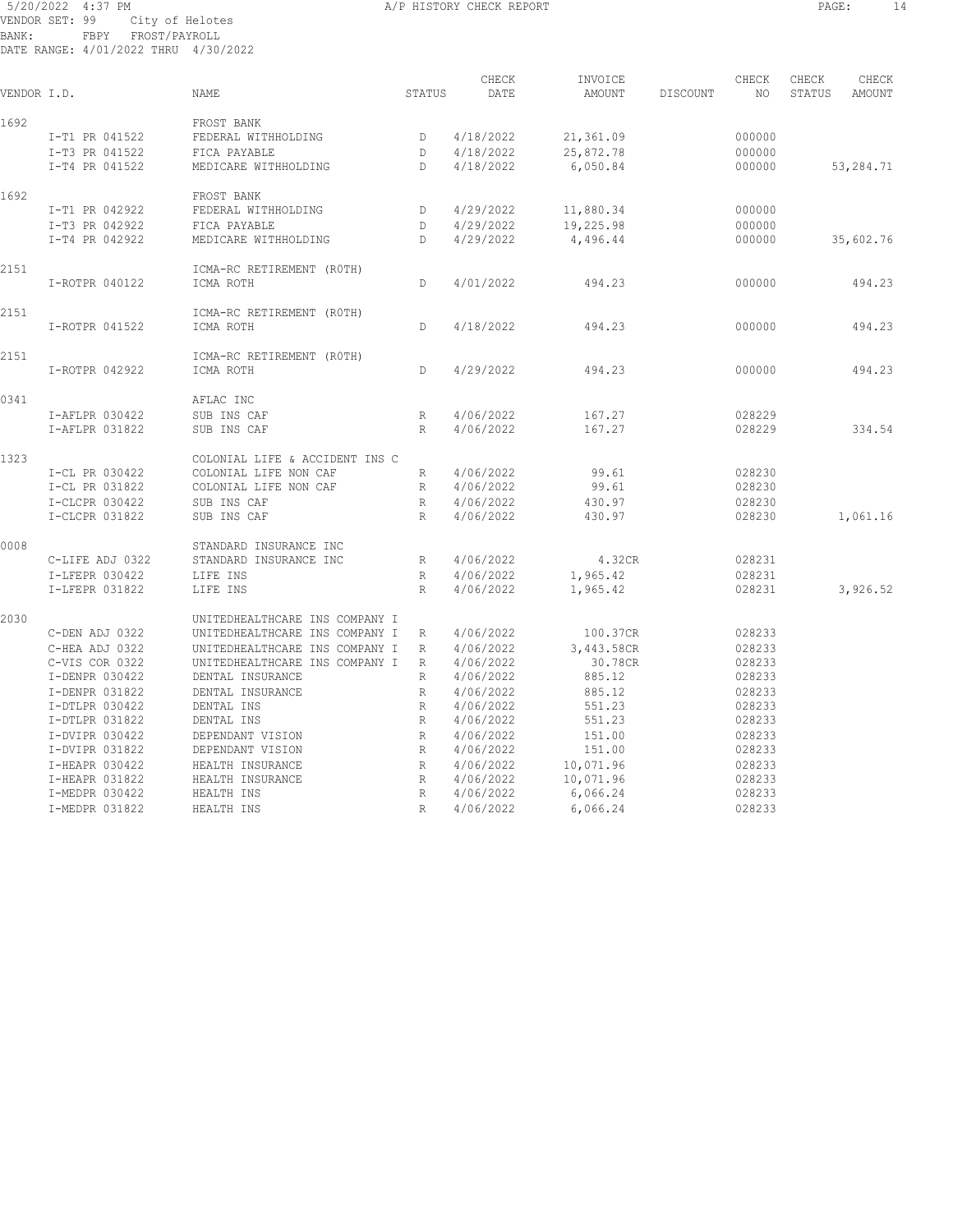| 5/20/2022 4:37 PM |                                      | A/P HISTORY CHECK REPORT | PAGE: |  |
|-------------------|--------------------------------------|--------------------------|-------|--|
|                   | VENDOR SET: 99 City of Helotes       |                          |       |  |
| BANK:             | FBPY FROST/PAYROLL                   |                          |       |  |
|                   | DATE RANGE: 4/01/2022 THRU 4/30/2022 |                          |       |  |

| DATE KANGE: 4/01/2022 THKU 4/30/2022                                          |                                  |                                  |                  |                        |                                     |           |                      |                 |                                   |
|-------------------------------------------------------------------------------|----------------------------------|----------------------------------|------------------|------------------------|-------------------------------------|-----------|----------------------|-----------------|-----------------------------------|
| VENDOR I.D.                                                                   | <b>NAME</b>                      |                                  | STATUS           | CHECK<br>DATE          | INVOICE<br>AMOUNT                   | DISCOUNT  | CHECK<br>NO.         | CHECK<br>STATUS | CHECK<br>AMOUNT                   |
| I-VISPR 030422<br>I-VISPR 031822                                              | VISION INS CAF<br>VISION INS CAF |                                  | $\mathbb R$<br>R | 4/06/2022<br>4/06/2022 | 216.97<br>216.97                    |           | 028233<br>028233     |                 | 32, 310.31                        |
| $T$ O $T$ A L S $*$ $*$<br>$\star$ $\star$<br>REGULAR CHECKS:<br>HAND CHECKS: |                                  | NO.<br>4<br>$\mathbf{0}$         |                  |                        | INVOICE AMOUNT<br>37,632.53<br>0.00 | DISCOUNTS | 0.00<br>0.00         |                 | CHECK AMOUNT<br>37,632.53<br>0.00 |
| DRAFTS:<br>EFT:<br>NON CHECKS:                                                |                                  | 17<br>$\mathbb O$<br>$\mathbb O$ |                  |                        | 209, 421.55<br>0.00<br>0.00         |           | 0.00<br>0.00<br>0.00 |                 | 209, 421.55<br>0.00<br>0.00       |
| VOID CHECKS:                                                                  |                                  | 0 VOID DEBITS                    | VOID CREDITS     | 0.00<br>0.00           | 0.00                                |           | 0.00                 |                 |                                   |
| $\circ$<br>TOTAL ERRORS:                                                      |                                  |                                  |                  |                        |                                     |           |                      |                 |                                   |
| VENDOR SET: 99<br>BANK: FBPY TOTALS:                                          |                                  | NO.<br>21                        |                  |                        | INVOICE AMOUNT<br>247,054.08        | DISCOUNTS | 0.00                 |                 | CHECK AMOUNT<br>247,054.08        |
| TOTALS:<br>BANK: FBPY                                                         |                                  | 21                               |                  |                        | 247,054.08                          |           | 0.00                 |                 | 247,054.08                        |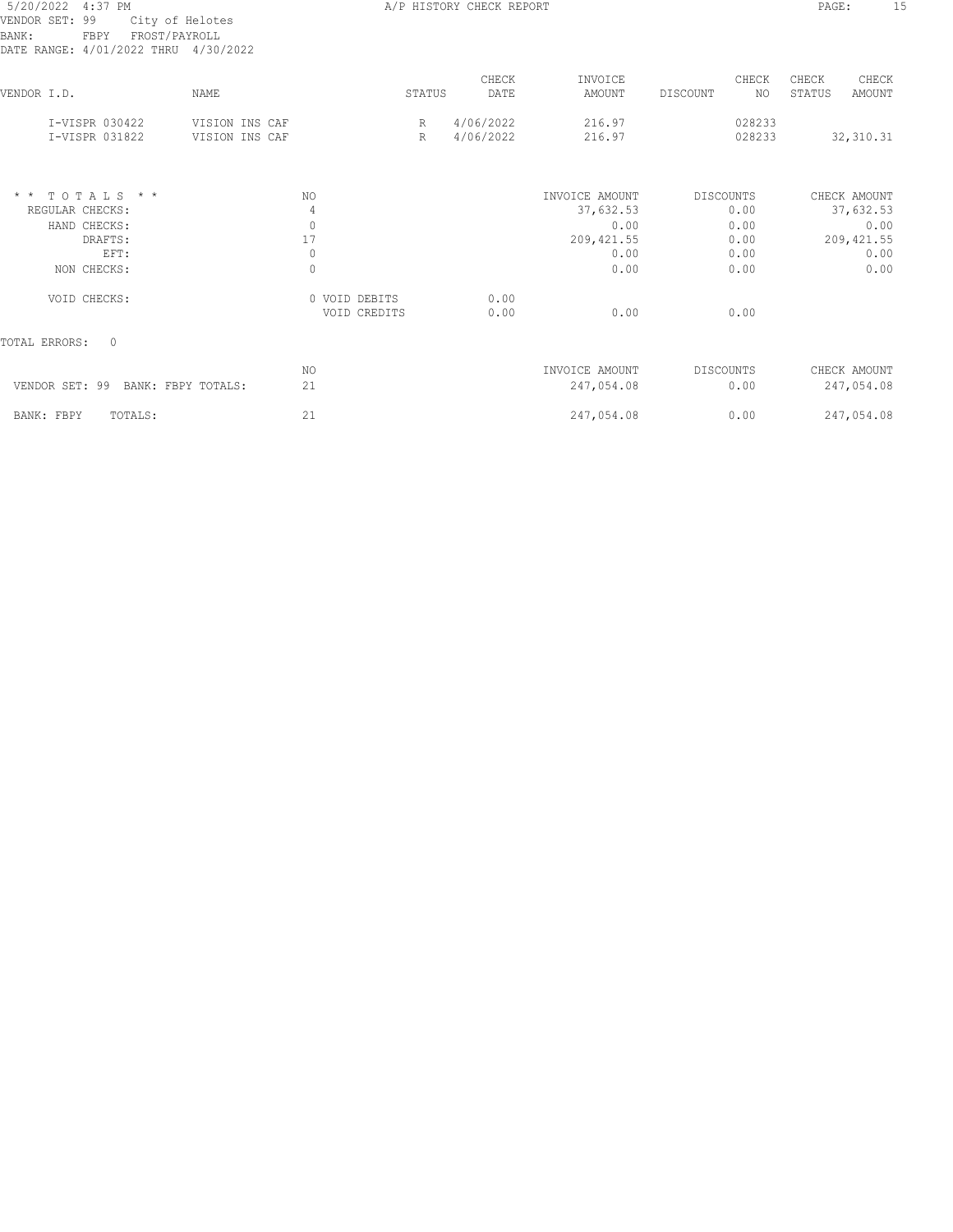# 5/20/2022 4:37 PM **A/P HISTORY CHECK REPORT PAGE:** 16 VENDOR SET: 99 City of Helotes BANK: FEDC FROST/EDC OPERATING DATE RANGE: 4/01/2022 THRU 4/30/2022

| VENDOR I.D. |                                        | <b>NAME</b>                                                                 | STATUS | CHECK<br>DATE          | INVOICE<br>AMOUNT | DISCOUNT | CHECK<br>NO      | CHECK<br>STATUS | CHECK<br>AMOUNT |
|-------------|----------------------------------------|-----------------------------------------------------------------------------|--------|------------------------|-------------------|----------|------------------|-----------------|-----------------|
| 0020        | I-52911 EDC                            | ARMSTRONG VAUGHAN & ASSOC INC<br>FINAL PYMT FY21 AUDIT EDC                  | R      | 4/04/2022              | 1,750.00          |          | 002196           |                 | 1,750.00        |
| 1861        | $I-152$                                | E DEPTUCH AND SON #1 LLC<br>EDC OFFICE LEASE                                | R      | 4/04/2022              | 1,100.00          |          | 002197           |                 | 1,100.00        |
| 2268        | $I - 21 - 601$ mm                      | LACYRYAN LLC<br>R<br>APPRAISAL FOR PROPERTY                                 |        | 4/04/2022              | 1,450.00          |          | 002198           |                 | 1,450.00        |
| 1766        | $I-163$                                | MARTIN R TERRY JR<br>OTH PARKING LEASE PYMT                                 | R      | 4/04/2022              | 400.00            |          | 002199           |                 | 400.00          |
| 1883        | I-3140614                              | XEROX CORPORATION<br>EDC COPIER AND PRINTER LEASE                           | R      | 4/04/2022              | 214.92            |          | 002200           |                 | 214.92          |
| 1488        | I-EVENT 03262022                       | HELOTES AREA CHAMBER OF COMMER<br>CHAMBER AWARDS DINNER TICKETS             | R      | 4/06/2022              | 375.00            |          | 002201           |                 | 375.00          |
| 2200        | I-00686847 EDC                         | SMARSH INC<br>TEXT ARCHIVING CITY CELL                                      | R      | 4/06/2022              | 144.61            |          | 002202           |                 | 144.61          |
| 2323        | I-APRIL 2022 EDC                       | ALAMO CITY URGENT CARE, LLC<br>ER/UC SUBS APRIL 2022                        | R      | 4/06/2022              | 20.00             |          | 002203           |                 | 20.00           |
| 1456        | I-1499<br>$I-1502$                     | 360 ZONE<br>GOOGLE VIRTUAL - THE ECLECTIC<br>GOOGLE VIRTUAL - 6KLK&BURN BOO | R<br>R | 4/14/2022<br>4/14/2022 | 400.00<br>800.00  |          | 002204<br>002204 |                 | 1,200.00        |
| 0042        | I-3002859843 0322<br>I-3004084254 0322 | CITY PUBLIC SERVICE<br>OTH PARKING LOT LIGHTING<br>EDC ELECTRICITY MAR 2022 | R<br>R | 4/14/2022<br>4/14/2022 | 58.26<br>110.97   |          | 002205<br>002205 |                 | 169.23          |
| 1865        | $I - 51370$                            | ESD AND ASSOCIATES<br>EDC WEBSITE HOSTING/MAINT                             | R      | 4/14/2022              | 500.00            |          | 002206           |                 | 500.00          |
| 2107        | $I-16382$                              | TEXAS ECONOMIC DEVELOPMENT COU<br>MEMBERSHIP RENEWAL 2022                   | R      | 4/14/2022              | 525.00            |          | 002207           |                 | 525.00          |
| 0921        | I-SA111852                             | VANGUARD CLEANING SYSTEM INC<br>EDC OFFICE CLEANING APRIL 2022              | R      | 4/14/2022              | 125.00            |          | 002208           |                 | 125.00          |
| 0145        | I-0068470040622                        | TIME WARNER CABLE SAN ANTONIO<br>EDC INTERNET/TV 0322                       | R      | 4/21/2022              | 174.96            |          | 002209           |                 | 174.96          |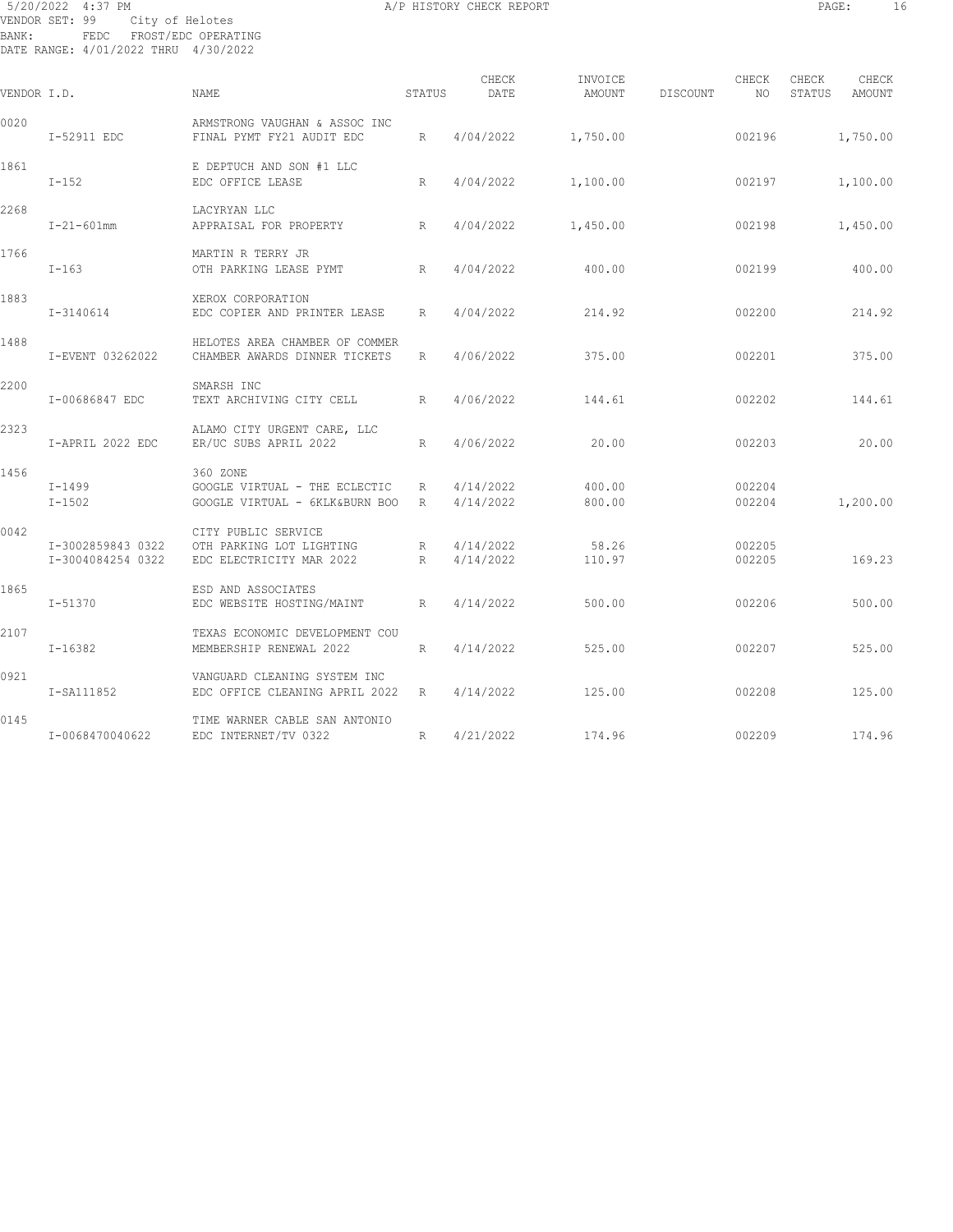|                | 5/20/2022 4:37 PM                            |                               |        | A/P HISTORY CHECK REPORT |                |                  | PAGE:  | 17            |
|----------------|----------------------------------------------|-------------------------------|--------|--------------------------|----------------|------------------|--------|---------------|
| VENDOR SET: 99 | City of Helotes                              | FROST/EDC OPERATING           |        |                          |                |                  |        |               |
| BANK:          | FEDC<br>DATE RANGE: 4/01/2022 THRU 4/30/2022 |                               |        |                          |                |                  |        |               |
|                |                                              |                               |        |                          |                |                  |        |               |
|                |                                              |                               |        | CHECK                    | INVOICE        | CHECK            | CHECK  | CHECK         |
| VENDOR I.D.    |                                              | NAME                          | STATUS | DATE                     | AMOUNT         | NO.<br>DISCOUNT  | STATUS | <b>AMOUNT</b> |
| 1865           |                                              | ESD AND ASSOCIATES            |        |                          |                |                  |        |               |
|                | $I - 51347$                                  | EDC/SHOP HELOTES SSL PURCHASE | R      | 4/21/2022                | 500.00         | 002210           |        | 500.00        |
| 0021           |                                              | A T & T MOBILITY              |        |                          |                |                  |        |               |
|                | I-04092022 EDC                               | EDC PHONE AND TABLET          | R      | 4/28/2022                | 69.24          | 002211           |        | 69.24         |
|                |                                              |                               |        |                          |                |                  |        |               |
|                | $*$ * TOTALS * *                             | NO.                           |        |                          | INVOICE AMOUNT | DISCOUNTS        |        | CHECK AMOUNT  |
|                | REGULAR CHECKS:                              | 16                            |        |                          | 8,717.96       | 0.00             |        | 8,717.96      |
|                | HAND CHECKS:                                 | $\mathbf{0}$                  |        |                          | 0.00           | 0.00             |        | 0.00          |
|                | DRAFTS:                                      | $\mathbf{0}$                  |        |                          | 0.00           | 0.00             |        | 0.00          |
|                | EFT:                                         | $\mathbf{0}$                  |        |                          | 0.00           | 0.00             |        | 0.00          |
|                | NON CHECKS:                                  | $\mathbf{0}$                  |        |                          | 0.00           | 0.00             |        | 0.00          |
|                | VOID CHECKS:                                 | 0 VOID DEBITS                 |        | 0.00                     |                |                  |        |               |
|                |                                              | VOID CREDITS                  |        | 0.00                     | 0.00           | 0.00             |        |               |
| TOTAL ERRORS:  | $\Omega$                                     |                               |        |                          |                |                  |        |               |
|                |                                              | NO.                           |        |                          | INVOICE AMOUNT | <b>DISCOUNTS</b> |        | CHECK AMOUNT  |
|                | VENDOR SET: 99 BANK: FEDC TOTALS:            | 16                            |        |                          | 8,717.96       | 0.00             |        | 8,717.96      |
| BANK: FEDC     | TOTALS:                                      | 16                            |        |                          | 8,717.96       | 0.00             |        | 8,717.96      |
|                |                                              |                               |        |                          |                |                  |        |               |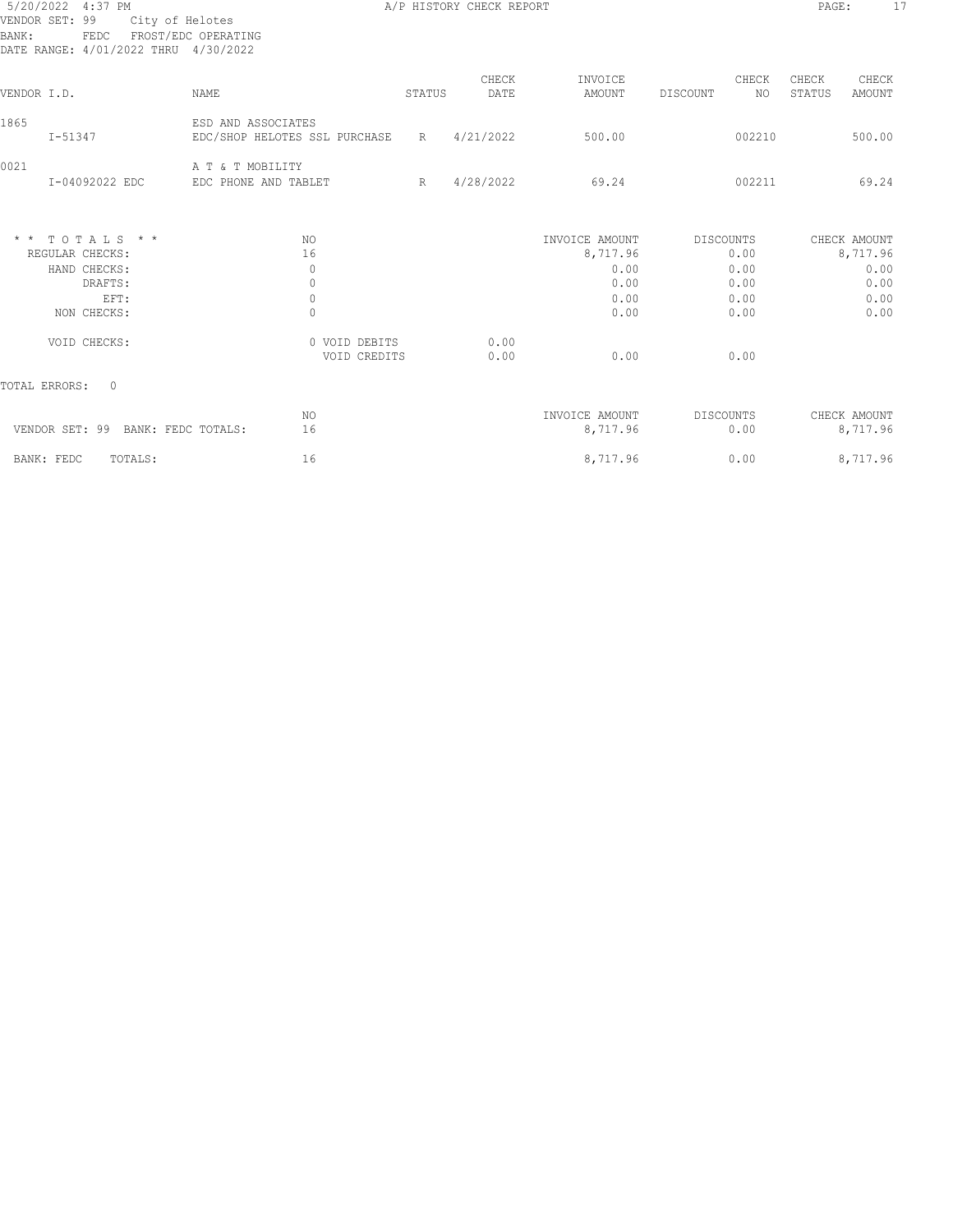# 5/20/2022 4:37 PM **A/P HISTORY CHECK REPORT PAGE:** 18 VENDOR SET: 99 City of Helotes BANK: FMCT FROST/MC TECHNOLOGY DATE RANGE: 4/01/2022 THRU 4/30/2022

| DAIB KANGB. 7/01/2022 IHKU 7/JV/2022 |                                                       |        |               |                   |                         |                                    |
|--------------------------------------|-------------------------------------------------------|--------|---------------|-------------------|-------------------------|------------------------------------|
| VENDOR I.D.                          | NAME                                                  | STATUS | CHECK<br>DATE | INVOICE<br>AMOUNT | CHECK<br>NO<br>DISCOUNT | CHECK<br>CHECK<br>STATUS<br>AMOUNT |
| 0159<br>$I - 22249$                  | UTILITY DATA SYSTEMS INC<br>COURT COFTWARE APRIL 2022 | R      | 4/14/2022     | 741.00            | 001250                  | 741.00                             |
| $*$ * TOTALS * *                     | NO.                                                   |        |               | INVOICE AMOUNT    | DISCOUNTS               | CHECK AMOUNT                       |
| REGULAR CHECKS:<br>HAND CHECKS:      | 0                                                     |        |               | 741.00<br>0.00    | 0.00<br>0.00            | 741.00<br>0.00                     |
| DRAFTS:                              | 0                                                     |        |               | 0.00              | 0.00                    | 0.00                               |
| EFT:                                 | 0                                                     |        |               | 0.00              | 0.00                    | 0.00                               |
| NON CHECKS:                          | 0                                                     |        |               | 0.00              | 0.00                    | 0.00                               |
| VOID CHECKS:                         | 0 VOID DEBITS<br>VOID CREDITS                         |        | 0.00<br>0.00  | 0.00              | 0.00                    |                                    |
| TOTAL ERRORS:<br>$\Omega$            |                                                       |        |               |                   |                         |                                    |
|                                      | NO.                                                   |        |               | INVOICE AMOUNT    | DISCOUNTS               | CHECK AMOUNT                       |
| VENDOR SET: 99 BANK: FMCT TOTALS:    |                                                       |        |               | 741.00            | 0.00                    | 741.00                             |
| BANK: FMCT<br>TOTALS:                |                                                       |        |               | 741.00            | 0.00                    | 741.00                             |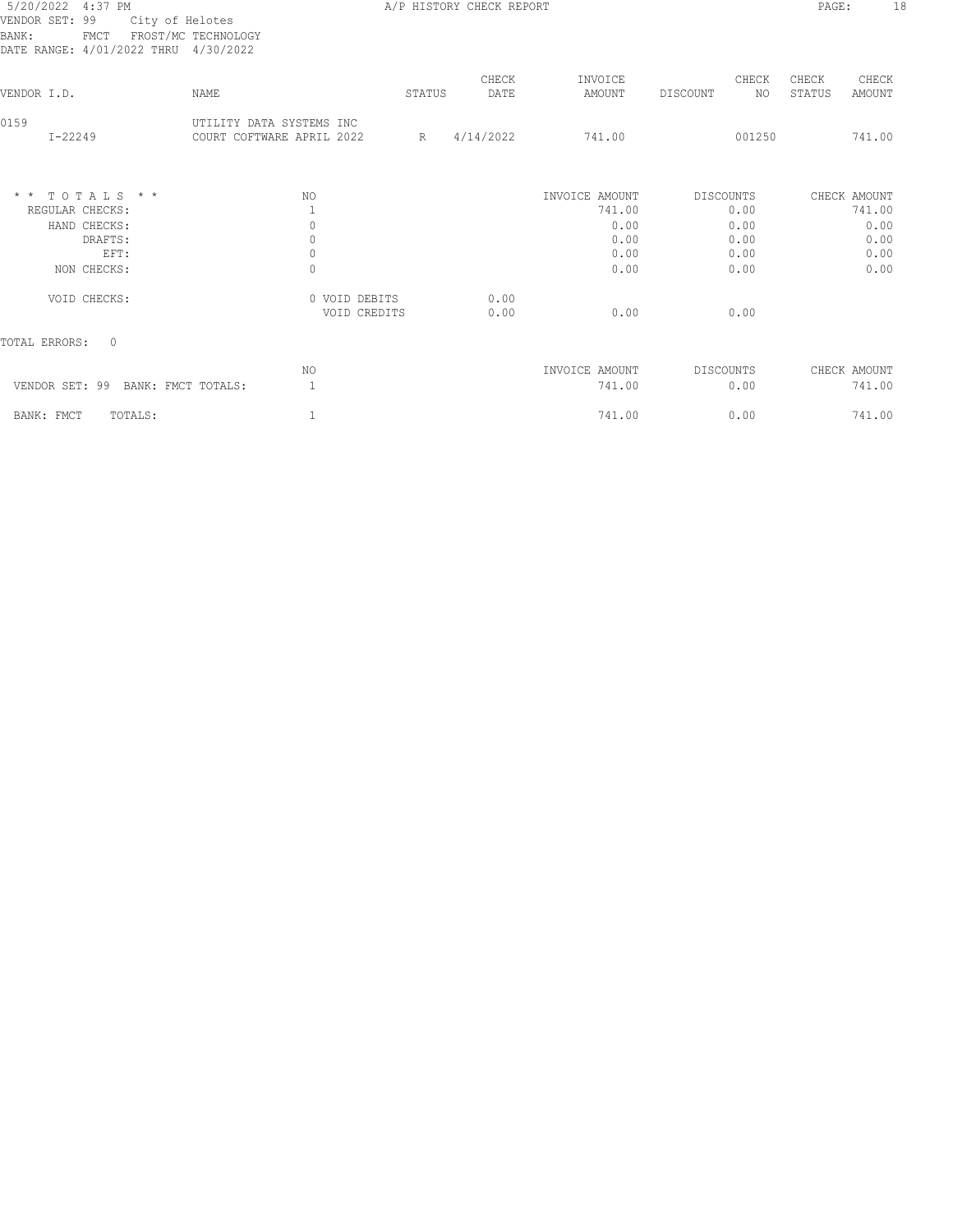| 5/20/2022 4:37 PM<br>VENDOR SET: 99<br>City of Helotes<br>FPDST FROST/PD STATE<br>BANK:<br>DATE RANGE: 4/01/2022 THRU 4/30/2022 |                                                                              |                               |               | A/P HISTORY CHECK REPORT |                                                          |                                                          | PAGE:           | 19                                                     |
|---------------------------------------------------------------------------------------------------------------------------------|------------------------------------------------------------------------------|-------------------------------|---------------|--------------------------|----------------------------------------------------------|----------------------------------------------------------|-----------------|--------------------------------------------------------|
| VENDOR I.D.                                                                                                                     | NAME                                                                         |                               | <b>STATUS</b> | CHECK<br>DATE            | INVOICE<br><b>AMOUNT</b>                                 | CHECK<br><b>DISCOUNT</b><br><b>NO</b>                    | CHECK<br>STATUS | CHECK<br><b>AMOUNT</b>                                 |
| 0793<br>I-180838026001<br>I-180839957001                                                                                        | OFFICE DEPOT INC<br>Toner Cartridges<br>Toner Cartridges                     |                               | V<br>V        | 9/30/2021<br>9/30/2021   | 72.24<br>471.72                                          | 001006<br>001006                                         |                 | 543.96                                                 |
| 0793<br>M-CHECK                                                                                                                 | OFFICE DEPOT INC<br>OFFICE DEPOT INC                                         | UNPOST                        | V             | 4/06/2022                |                                                          | 001006                                                   |                 | 543.96CR                                               |
| 0793<br>I-180838026001-1<br>I-180839957001-1                                                                                    | OFFICE DEPOT INC<br>TONER FOR CID PRINTER<br>TONER CARTRIDGES                |                               | R             | R 4/06/2022<br>4/06/2022 | 72.24<br>471.72                                          | 001007<br>001007                                         |                 | 543.96                                                 |
| $*$ * TOTALS * *<br>REGULAR CHECKS:<br>HAND CHECKS:<br>DRAFTS:<br>EFT:<br>NON CHECKS:                                           | NO.<br>$\overline{1}$<br>$\mathbf{0}$<br>$\mathbf{0}$<br>$\circ$<br>$\Omega$ |                               |               |                          | INVOICE AMOUNT<br>543.96<br>0.00<br>0.00<br>0.00<br>0.00 | <b>DISCOUNTS</b><br>0.00<br>0.00<br>0.00<br>0.00<br>0.00 |                 | CHECK AMOUNT<br>543.96<br>0.00<br>0.00<br>0.00<br>0.00 |
| VOID CHECKS:                                                                                                                    |                                                                              | 1 VOID DEBITS<br>VOID CREDITS |               | 0.00<br>543.96CR         | 543.96CR                                                 | 0.00                                                     |                 |                                                        |
| TOTAL ERRORS:<br>$\Omega$                                                                                                       |                                                                              |                               |               |                          |                                                          |                                                          |                 |                                                        |
| VENDOR SET: 99 BANK: FPDSTTOTALS:                                                                                               | NO.<br>2                                                                     |                               |               |                          | INVOICE AMOUNT<br>543.96                                 | <b>DISCOUNTS</b><br>0.00                                 |                 | CHECK AMOUNT<br>543.96                                 |
| BANK: FPDST<br>TOTALS:                                                                                                          | 2                                                                            |                               |               |                          | 543.96                                                   | 0.00                                                     |                 | 543.96                                                 |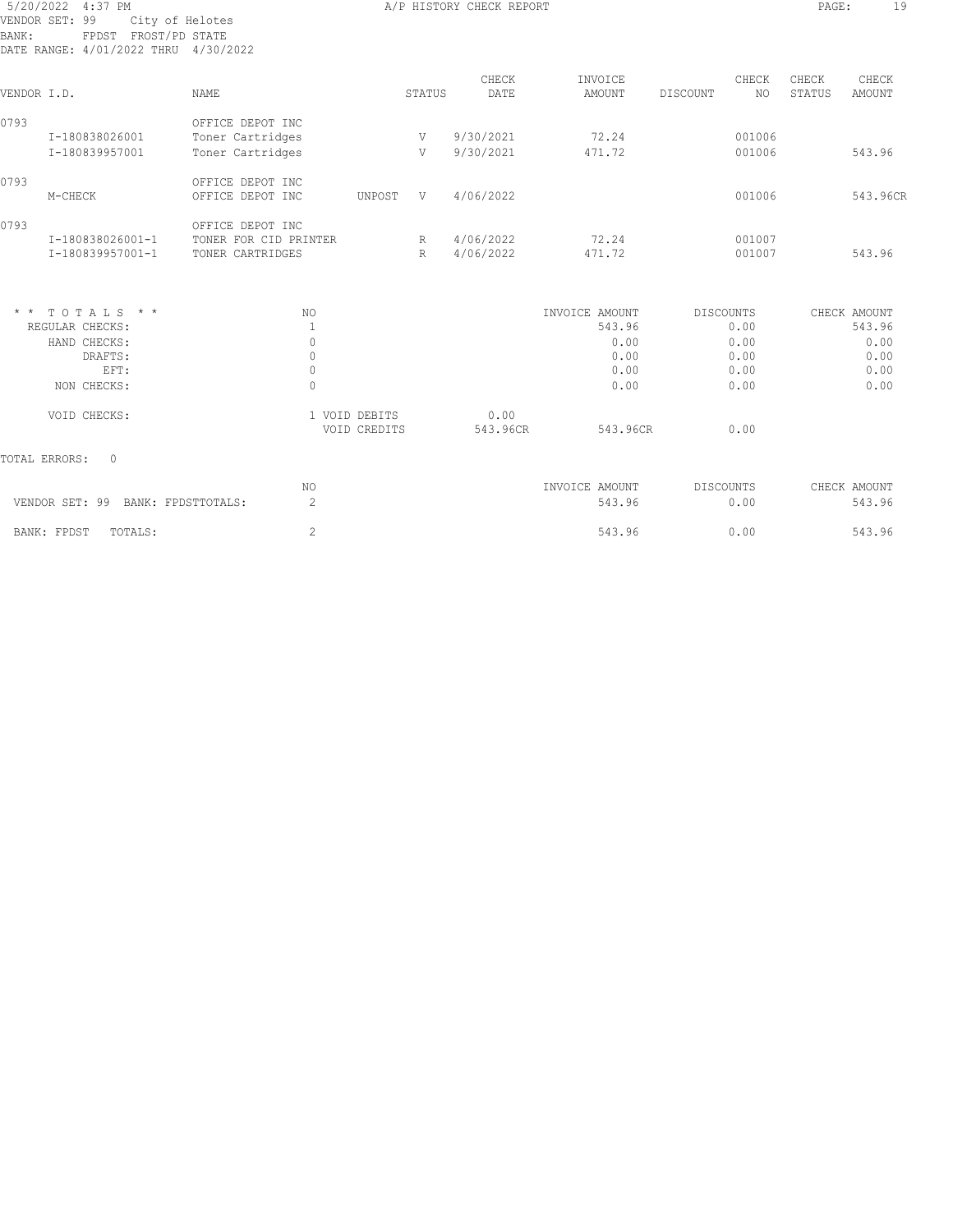# 5/20/2022 4:37 PM **A/P HISTORY CHECK REPORT PAGE:** 20 VENDOR SET: 99 City of Helotes BANK: FPEG FROST/PEG ACCOUNT DATE RANGE: 4/01/2022 THRU 4/30/2022

| DATE RANGE: 4/01/2022 THRU 4/30/2022 |                                        |                               |        |               |                   |           |              |                 |                        |
|--------------------------------------|----------------------------------------|-------------------------------|--------|---------------|-------------------|-----------|--------------|-----------------|------------------------|
| VENDOR I.D.                          | <b>NAME</b>                            |                               | STATUS | CHECK<br>DATE | INVOICE<br>AMOUNT | DISCOUNT  | CHECK<br>NO. | CHECK<br>STATUS | CHECK<br><b>AMOUNT</b> |
| 2257<br>$I - 10517$                  | STONEY RIDGE INC<br>AV UPGRADE PROJECT |                               | R      | 4/28/2022     | 1,557.00          |           | 001030       |                 | 1,557.00               |
| $*$ * TOTALS * *                     | NO.                                    |                               |        |               | INVOICE AMOUNT    | DISCOUNTS |              |                 | CHECK AMOUNT           |
| REGULAR CHECKS:                      |                                        |                               |        |               | 1,557.00          |           | 0.00         |                 | 1,557.00               |
| HAND CHECKS:                         | 0                                      |                               |        |               | 0.00              |           | 0.00         |                 | 0.00                   |
| DRAFTS:                              | $\mathbf{0}$                           |                               |        |               | 0.00              |           | 0.00         |                 | 0.00                   |
| EFT:                                 | $\circ$                                |                               |        |               | 0.00              |           | 0.00         |                 | 0.00                   |
| NON CHECKS:                          | $\mathbf{0}$                           |                               |        |               | 0.00              |           | 0.00         |                 | 0.00                   |
| VOID CHECKS:                         |                                        | 0 VOID DEBITS<br>VOID CREDITS |        | 0.00<br>0.00  | 0.00              |           | 0.00         |                 |                        |
| TOTAL ERRORS:<br>$\Omega$            |                                        |                               |        |               |                   |           |              |                 |                        |
|                                      | NO                                     |                               |        |               | INVOICE AMOUNT    | DISCOUNTS |              |                 | CHECK AMOUNT           |
| VENDOR SET: 99<br>BANK: FPEG TOTALS: |                                        |                               |        |               | 1,557.00          |           | 0.00         |                 | 1,557.00               |
| TOTALS:<br>BANK: FPEG                |                                        |                               |        |               | 1,557.00          |           | 0.00         |                 | 1,557.00               |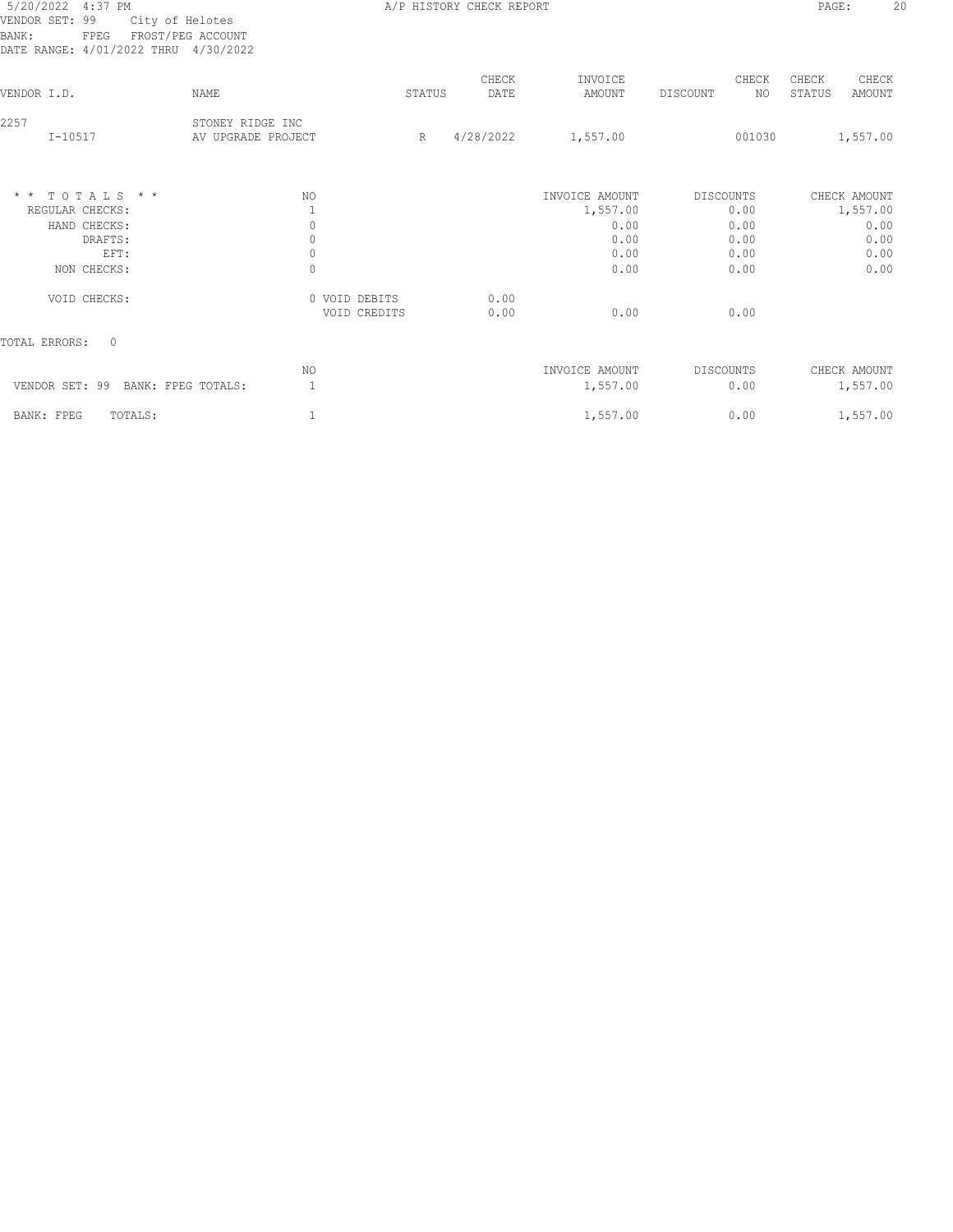# 5/20/2022 4:37 PM **A/P HISTORY CHECK REPORT PAGE:** 21 VENDOR SET: 99 City of Helotes BANK: FSTRT FROST/STREET MAINTENANCE DATE RANGE: 4/01/2022 THRU 4/30/2022

| VENDOR I.D.          |                                                                                 | NAME                                                                                                                 | STATUS                        | CHECK<br>DATE                       | INVOICE<br>AMOUNT                                           | CHECK<br>NO.<br>DISCOUNT                                 | CHECK<br>CHECK<br>STATUS<br>AMOUNT |                              |
|----------------------|---------------------------------------------------------------------------------|----------------------------------------------------------------------------------------------------------------------|-------------------------------|-------------------------------------|-------------------------------------------------------------|----------------------------------------------------------|------------------------------------|------------------------------|
| 1731                 | HERC RENTALS INC<br>I-32755192-001<br>ASPHALT SAW/MINI EXCAVATOR                |                                                                                                                      | R                             | 4/04/2022                           | 485.00                                                      | 001157                                                   | 485.00                             |                              |
| 2317                 | $I - 1479$                                                                      | INTERSTATE BARRICADES AND MARK<br>ADDTL STRT MARKINGS                                                                | R                             | 4/06/2022                           | 7,994.00                                                    | 001158                                                   | 7,994.00                           |                              |
| 0945                 | I-62442911<br>I-62442912<br>I-62444779                                          | VULCAN CONSTRUCTION MATERIALS<br>BASE/ASPHALT FIX RIGGS RD<br>BASE/ASPHALT FIX RIGGS RD<br>BASE/ASPHALT FIX RIGGS RD | R<br>R<br>R                   | 4/21/2022<br>4/21/2022<br>4/21/2022 | 100.89<br>197.03<br>780.16                                  | 001159<br>001159<br>001159                               | 1,078.08                           |                              |
| 2096                 | $I - 1551$                                                                      | TEXAS ROAD REPAIR INC<br>CHIP SEAL REPAIRS                                                                           | $\mathbb{R}$                  | 4/21/2022                           | 1,312.50                                                    | 001160                                                   | 1,312.50                           |                              |
| 1731                 | I-32757287-001                                                                  | HERC RENTALS INC<br>EMGCY REPAIR RIGGS RD                                                                            | R                             | 4/28/2022                           | 745.00                                                      | 001161                                                   | 745.00                             |                              |
| $\star$ $\star$      | TOTALS * *<br>REGULAR CHECKS:<br>HAND CHECKS:<br>DRAFTS:<br>EFT:<br>NON CHECKS: | NO.<br>5<br>$\mathbf{0}$<br>$\mathbf 0$<br>$\mathbf 0$<br>$\Omega$                                                   |                               |                                     | INVOICE AMOUNT<br>11,614.58<br>0.00<br>0.00<br>0.00<br>0.00 | <b>DISCOUNTS</b><br>0.00<br>0.00<br>0.00<br>0.00<br>0.00 | CHECK AMOUNT<br>11,614.58          | 0.00<br>0.00<br>0.00<br>0.00 |
|                      | VOID CHECKS:                                                                    |                                                                                                                      | 0 VOID DEBITS<br>VOID CREDITS | 0.00<br>0.00                        | 0.00                                                        | 0.00                                                     |                                    |                              |
| <b>TOTAL ERRORS:</b> | $\circ$                                                                         |                                                                                                                      |                               |                                     |                                                             |                                                          |                                    |                              |
|                      | VENDOR SET: 99                                                                  | NO.<br>BANK: FSTRT TOTALS:<br>5                                                                                      |                               |                                     | INVOICE AMOUNT<br>11,614.58                                 | <b>DISCOUNTS</b><br>0.00                                 | CHECK AMOUNT<br>11,614.58          |                              |
|                      | BANK: FSTRT<br>TOTALS:                                                          | 5                                                                                                                    |                               |                                     | 11,614.58                                                   | 0.00                                                     | 11,614.58                          |                              |
|                      | REPORT TOTALS:                                                                  | 157                                                                                                                  |                               |                                     | 532,862.37                                                  | 0.00                                                     | 532,862.37                         |                              |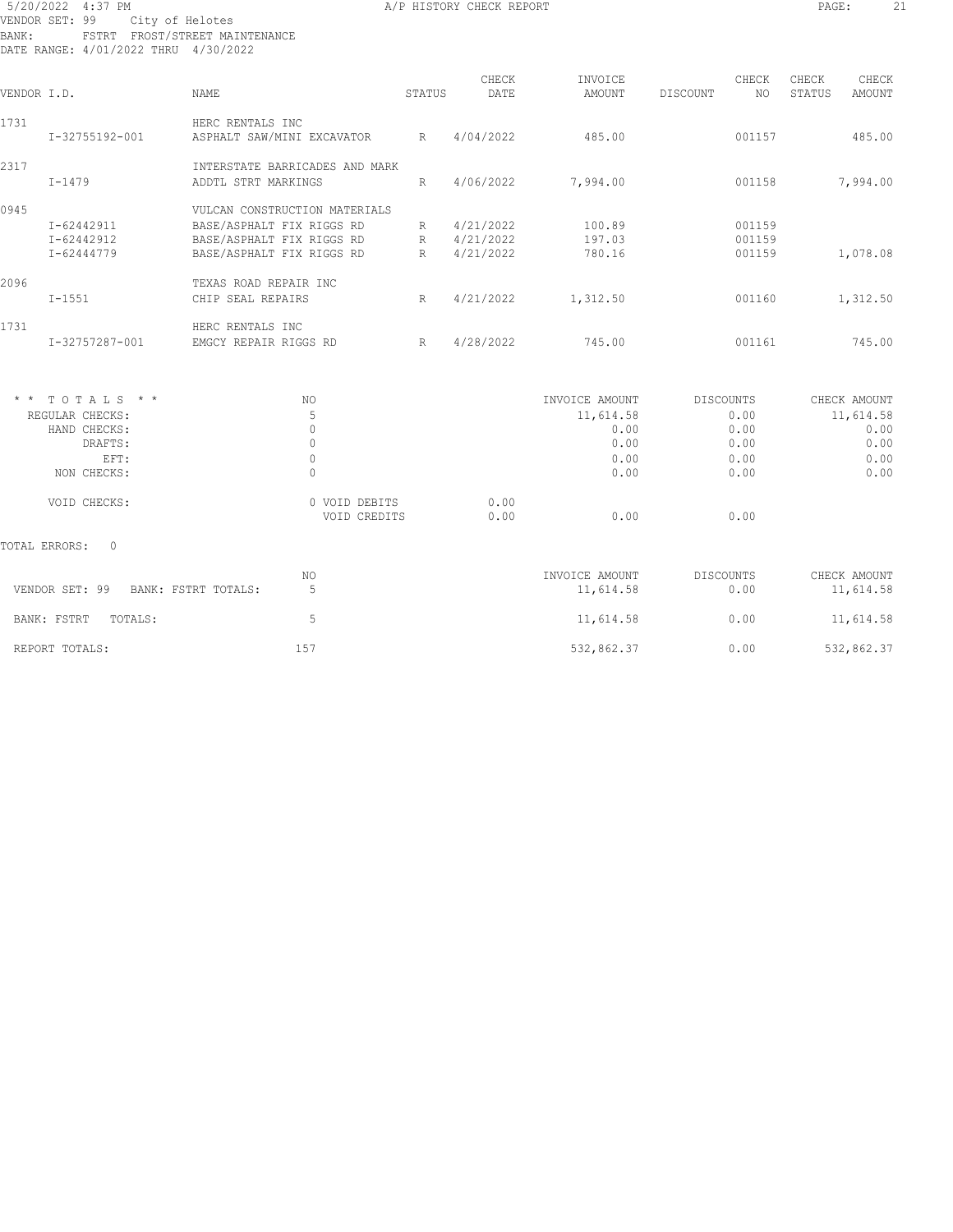SELECTION CRITERIA

| VENDOR SET: 99-AP VENDOR LIST<br>VENDOR:<br>ALL<br>BANK CODES: All<br>FUNDS: All                                                                                                                          |                                                                                      |
|-----------------------------------------------------------------------------------------------------------------------------------------------------------------------------------------------------------|--------------------------------------------------------------------------------------|
| CHECK SELECTION                                                                                                                                                                                           |                                                                                      |
| CHECK RANGE: 000000 THRU 999999<br>INCLUDE ALL VOIDS: YES                                                                                                                                                 | DATE RANGE: 4/01/2022 THRU 4/30/2022<br>CHECK AMOUNT RANGE: 0.00 THRU 999,999,999.99 |
| ----------------------<br>PRINT OPTIONS<br>SEQUENCE:                                                                                                                                                      | CHECK NUMBER                                                                         |
| PRINT TRANSACTIONS: YES<br>PRINT G/L:<br>NO <sub>N</sub><br>UNPOSTED ONLY: NO<br>EXCLUDE UNPOSTED: NO<br>MANUAL ONLY:<br>STUB COMMENTS: NO<br>REPORT FOOTER:<br>CHECK STATUS: NO<br>PRINT STATUS: * - All | NO<br>NO <sub>N</sub>                                                                |
|                                                                                                                                                                                                           |                                                                                      |